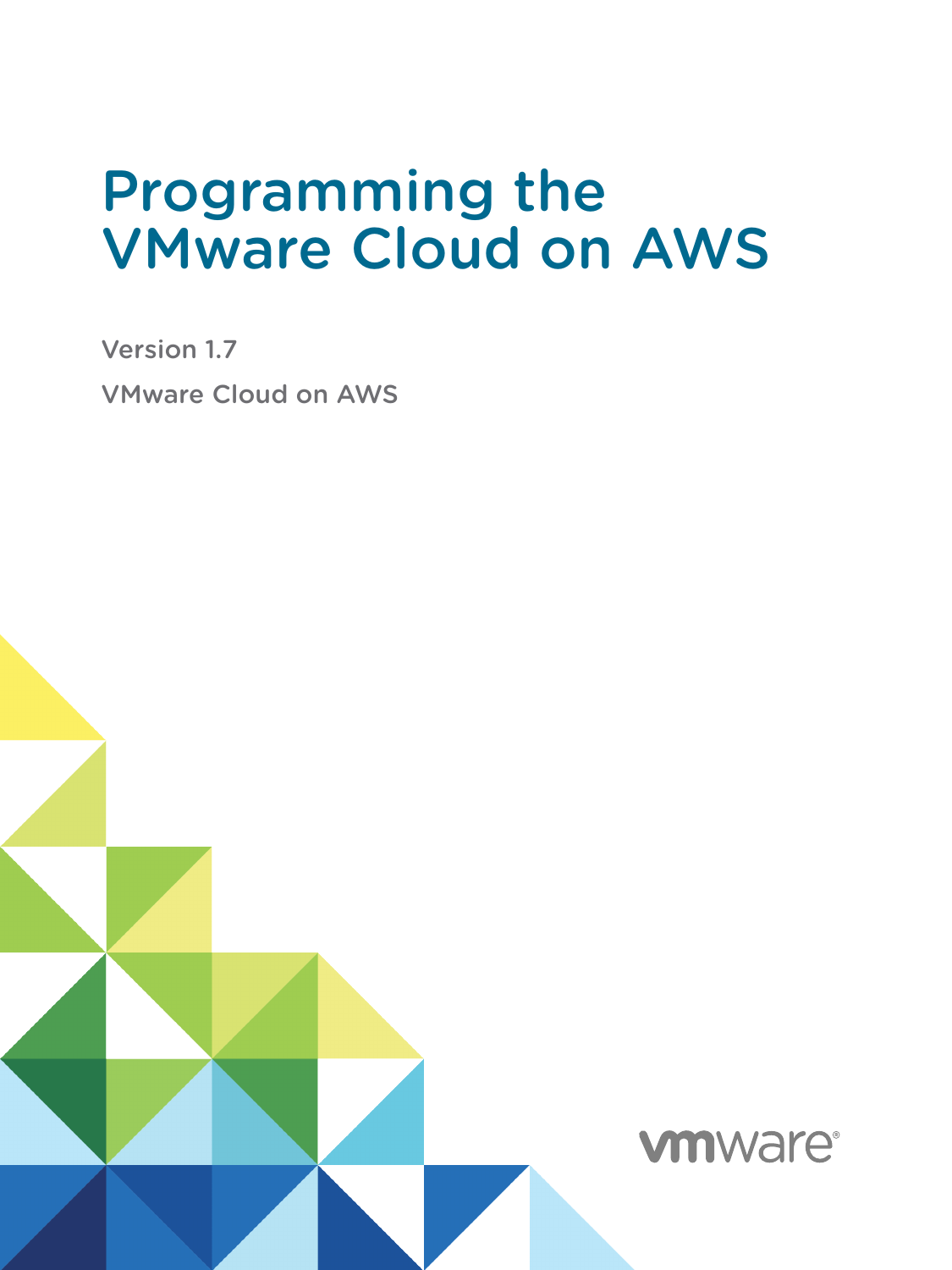You can find the most up-to-date technical documentation on the VMware website at:

#### <https://docs.vmware.com/>

If you have comments about this documentation, submit your feedback to

[docfeedback@vmware.com](mailto:docfeedback@vmware.com)

**VMware, Inc.** 3401 Hillview Ave. Palo Alto, CA 94304 www.vmware.com

 $\mathsf{Copyright}^{~\circledcirc}$  2017-2019 VMware, Inc. All rights reserved.  $\mathsf{Copyright}$  and trademark information.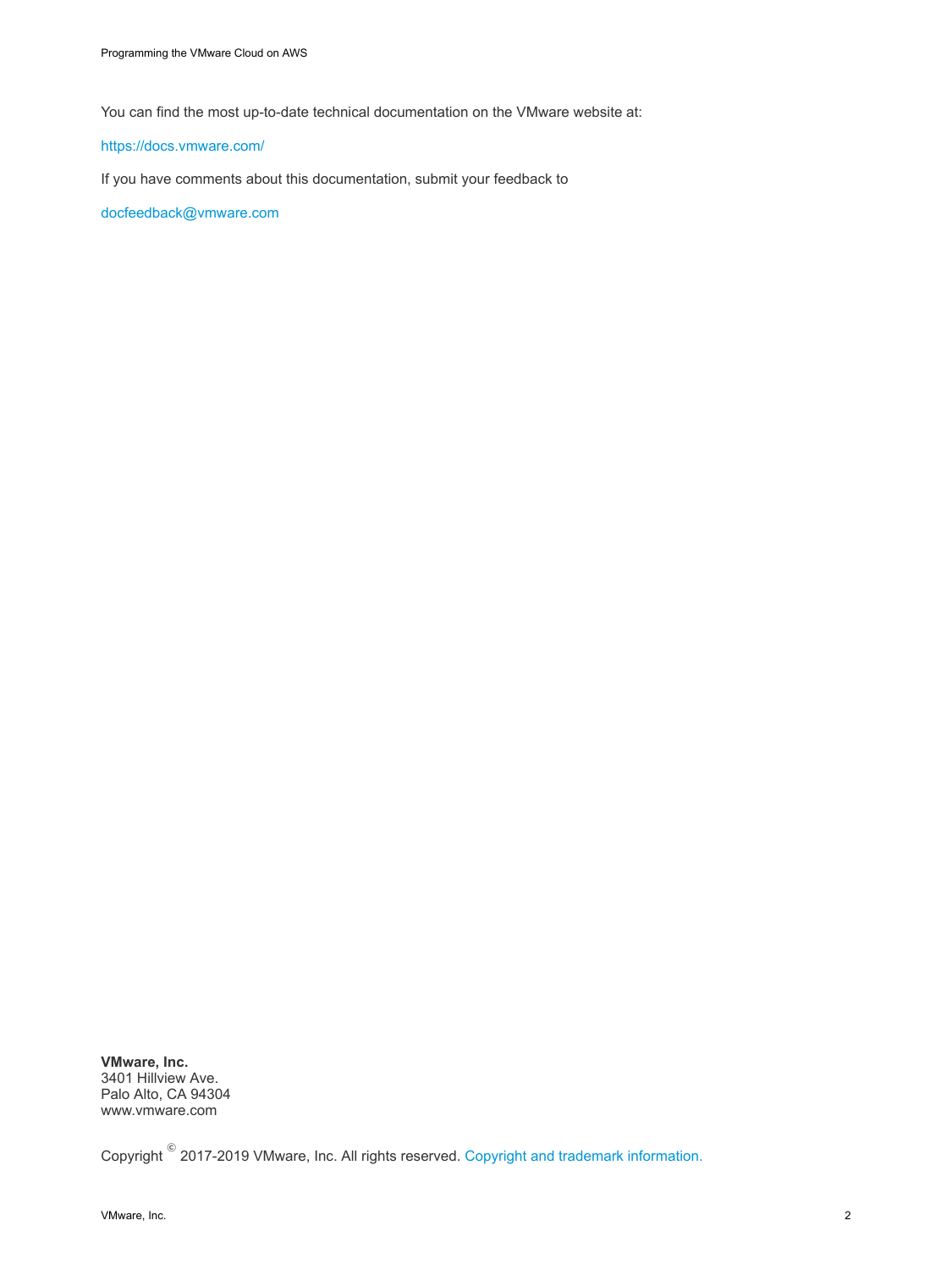# **Contents**

#### **1** [REST Programming the VMware Cloud 4](#page-3-0)

[About REST Programming 4](#page-3-0) [VMware Cloud REST Interfaces 6](#page-5-0) [VMware Cloud Networking APIs 7](#page-6-0) [VMC Console API Explorer 10](#page-9-0) [About Login and Authorization 11](#page-10-0)

### **2** [Using Curl with VMware Cloud on AWS 14](#page-13-0)

[Generate an Access Token 14](#page-13-0) [Get the Organization ID 15](#page-14-0) [Get SDDC IDs 16](#page-15-0) [Add a Host Using the VMware Cloud™ on AWS API 16](#page-15-0) [Remove a Host Using the VMware Cloud on AWS API 17](#page-16-0)

### **3** [Using a REST Client with VMware Cloud on AWS 18](#page-17-0)

[Generate Access Token from API Token 18](#page-17-0) [Operations on Organizations 19](#page-18-0) [Operations on Subscriptions 20](#page-19-0) [Operations on Hosts and Clusters 21](#page-20-0) [Operations on Tasks 23](#page-22-0) [Operations on SDDCs 23](#page-22-0) [Operations on Public IP Addresses 25](#page-24-0)

#### **4** [Preview Mode Networking and Security 26](#page-25-0)

[REST for Preview Mode Networking and Security 26](#page-25-0) [Learning More About Network and Security APIs 28](#page-27-0)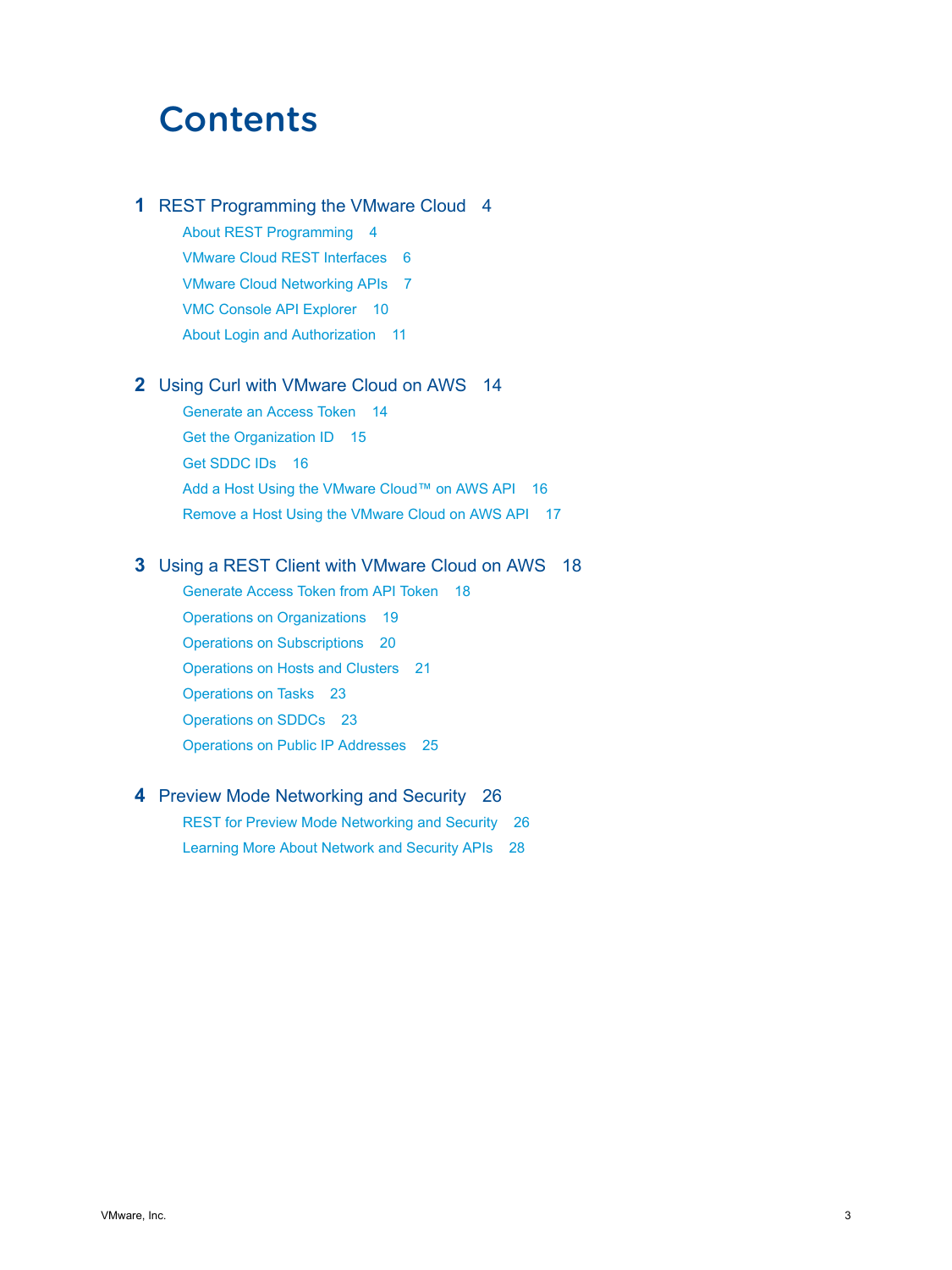# <span id="page-3-0"></span>REST Programming the VMware REST Programming the VMware<br>Cloud

The VMware Cloud™ on AWS provides REST programming interfaces to control various operations for organizations in a software defined data center (SDDC) running on Amazon Web Services (AWS).

This chapter includes the following topics:

- **n** About REST Programming
- **NO [VMware Cloud REST Interfaces](#page-5-0)**
- **NO VIMWARE Cloud Networking APIS**
- **NOC Console API Explorer**
- **n** [About Login and Authorization](#page-10-0)

# About REST Programming

Representational state transfer (REST) programming is a popular method for presenting and managing web services. For ease of use and security, REST builds on the standard web protocols HTTP and HTTPS, using the normal network ports 80 and 443, which are both open in most data centers.

REST interfaces fall into four categories: GET, PUT, POST, and DELETE. The first and last are self explanatory. PUT and POST are similar. POST creates an item; PUT modifies it. Unlike POST, PUT can be run multiple times with the same effect. Here are different ways to run REST commands:

| <b>Curl Commands</b>  | The curl command is always available on Linux and Mac OS X machines.<br>On Windows you can install it with the Visual C++ redistributable package,<br>or download it from various web sites such as https://curl.haxx.se.                                                           |
|-----------------------|-------------------------------------------------------------------------------------------------------------------------------------------------------------------------------------------------------------------------------------------------------------------------------------|
|                       | The name cURL means command URL. It sends commands to a URL, in<br>this case sending REST commands with header, body, and parameters.<br>One downside for VMware Cloud programming is that each curl command<br>must include a very long authorization token.                       |
| <b>Python Program</b> | Python programming is a good way to use the REST interfaces with<br>VMware Cloud. The program can store the authorization token, minimizing<br>copy and paste overhead. You'll need the requests package for REST<br>transmission, and the simplejson package to form JSON headers. |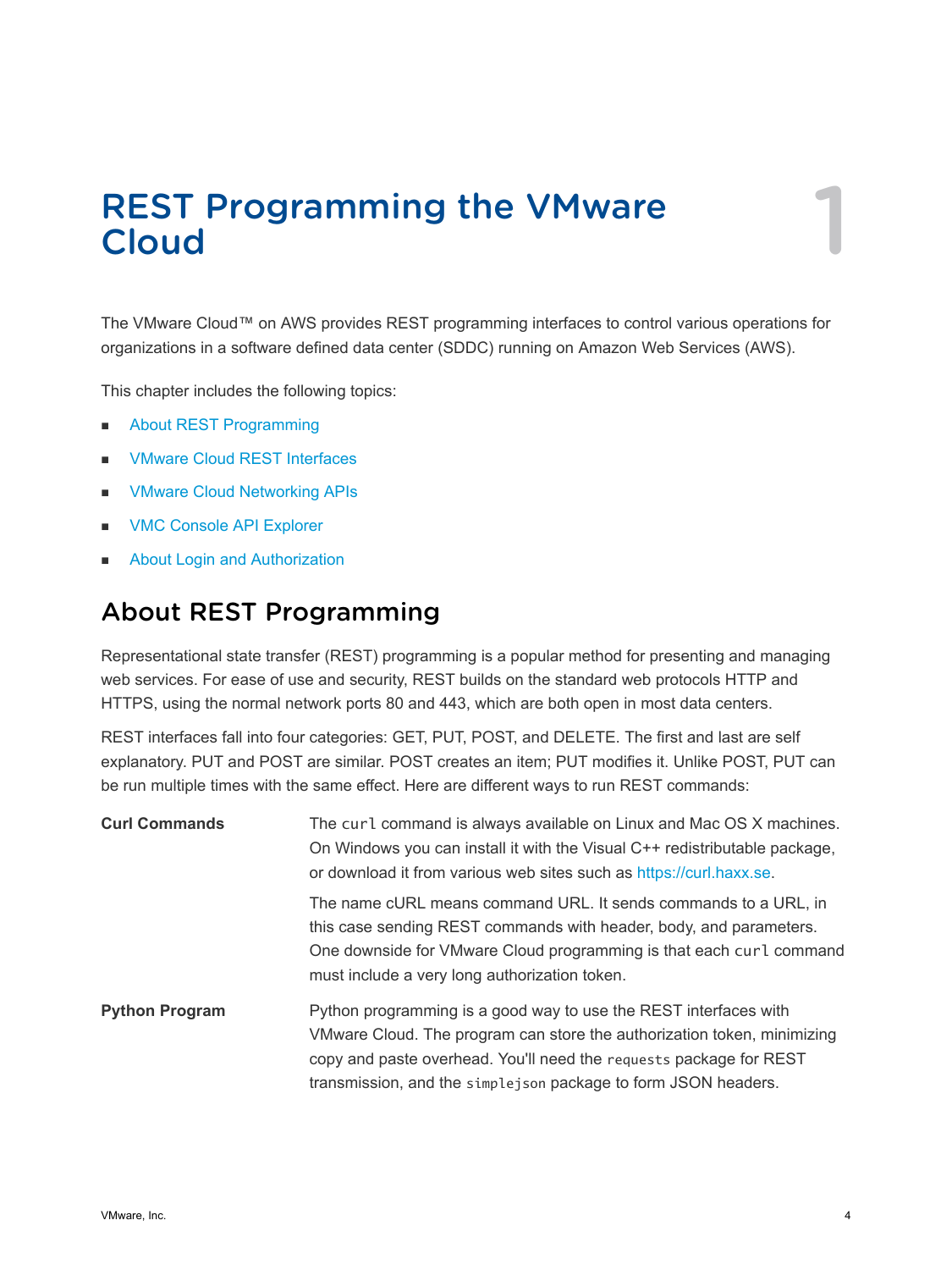A sample Python program is available on the<https://code.vmware.com> web site, in the code samples section. You can test the various APIs and make use of them to create your own Python programs.

- **PowerCLI or DCLI** It is also possible to control VMC on AWS using PowerCLI cmdlets in the Windows PowerShell, or various namespaces in the vSphere Datacenter CLI (DCLI). For more information, go to the VMC Console and click **Developer Center > Downloads**.
- **Postman REST Client** The popular Postman REST client is now available as a free stand-alone application for Windows, Mac OS X, and Linux. It might be the easiest way to send REST commands to the VMware Cloud console. Postman started as a Chrome browser extension, like Firebug for Firefox. The Advanced REST Client is still available as a Chrome browser extension. The figure below shows the authorize command, which is run against the cloud service provider (csp). Subsequent REST commands will use the resulting access\_token when running against a software-defined data center in the VMC console.

| <b>Postman</b>                                                                                                                                                                                                                                                                                                                                                                                                                                                                                                                                                                                                                                                                                                                                                                                                                                                                              |                                                                                                               |                                      | $\Box$<br>$\mathbf{x}$                                                       |  |  |  |  |
|---------------------------------------------------------------------------------------------------------------------------------------------------------------------------------------------------------------------------------------------------------------------------------------------------------------------------------------------------------------------------------------------------------------------------------------------------------------------------------------------------------------------------------------------------------------------------------------------------------------------------------------------------------------------------------------------------------------------------------------------------------------------------------------------------------------------------------------------------------------------------------------------|---------------------------------------------------------------------------------------------------------------|--------------------------------------|------------------------------------------------------------------------------|--|--|--|--|
| File Edit View Collection History Help                                                                                                                                                                                                                                                                                                                                                                                                                                                                                                                                                                                                                                                                                                                                                                                                                                                      |                                                                                                               |                                      |                                                                              |  |  |  |  |
| <b>LAY</b><br><b>D</b> New<br>Import<br>Runner                                                                                                                                                                                                                                                                                                                                                                                                                                                                                                                                                                                                                                                                                                                                                                                                                                              | <b>Builder</b>                                                                                                | $\odot$<br><b>Team Library</b>       | $\Omega$<br>SYNC OFF<br>Sign In                                              |  |  |  |  |
| Q Filter                                                                                                                                                                                                                                                                                                                                                                                                                                                                                                                                                                                                                                                                                                                                                                                                                                                                                    | https://console.cloud.<br>÷<br>$\bullet$<br>0.0.0                                                             |                                      | No Environment                                                               |  |  |  |  |
| Collections<br>History<br>Clear all                                                                                                                                                                                                                                                                                                                                                                                                                                                                                                                                                                                                                                                                                                                                                                                                                                                         | POST $\vee$<br>https://console.cloud.vmware.com/csp/gateway/am/api/auth/api-tokens/authorize?                 | Send<br>Save<br>Params               |                                                                              |  |  |  |  |
| v Today                                                                                                                                                                                                                                                                                                                                                                                                                                                                                                                                                                                                                                                                                                                                                                                                                                                                                     | Key                                                                                                           | Value                                | Description<br><b>Bulk Edit</b><br>0.0.0                                     |  |  |  |  |
| https://console.cloud.vmware.com/cs<br><b>POST</b>                                                                                                                                                                                                                                                                                                                                                                                                                                                                                                                                                                                                                                                                                                                                                                                                                                          | refresh_token<br>▿                                                                                            | 7bd25117-3e14-43e7-9946-a77dbccdf9d7 |                                                                              |  |  |  |  |
| p/gateway/am/api/auth/api-tokens/a<br>uthorize?refresh token=7bd25117-3                                                                                                                                                                                                                                                                                                                                                                                                                                                                                                                                                                                                                                                                                                                                                                                                                     | New key                                                                                                       | Value                                | Description                                                                  |  |  |  |  |
|                                                                                                                                                                                                                                                                                                                                                                                                                                                                                                                                                                                                                                                                                                                                                                                                                                                                                             | Authorization<br>Headers (1)<br>Pre-request Script<br>Body                                                    | Cookies Code                         |                                                                              |  |  |  |  |
|                                                                                                                                                                                                                                                                                                                                                                                                                                                                                                                                                                                                                                                                                                                                                                                                                                                                                             | Key                                                                                                           | Value                                | <b>Bulk Edit</b><br>Presets $\blacktriangledown$<br>Description<br>$0\;0\;0$ |  |  |  |  |
|                                                                                                                                                                                                                                                                                                                                                                                                                                                                                                                                                                                                                                                                                                                                                                                                                                                                                             | M<br>Content-Type                                                                                             | application/json                     |                                                                              |  |  |  |  |
|                                                                                                                                                                                                                                                                                                                                                                                                                                                                                                                                                                                                                                                                                                                                                                                                                                                                                             | New key                                                                                                       | Value                                | Description                                                                  |  |  |  |  |
|                                                                                                                                                                                                                                                                                                                                                                                                                                                                                                                                                                                                                                                                                                                                                                                                                                                                                             | Status: 200 OK<br>Time: 226 ms<br>Size: 1.59 KB<br>Cookies (2)<br>Headers (14)<br>Body<br><b>Test Results</b> |                                      |                                                                              |  |  |  |  |
|                                                                                                                                                                                                                                                                                                                                                                                                                                                                                                                                                                                                                                                                                                                                                                                                                                                                                             | n.<br>$\Omega$                                                                                                |                                      |                                                                              |  |  |  |  |
| $1 - 1$<br>"access_token": "eyJhbGciOiJSUzI1NiIsInR5cCI6IkpXVCJ9<br>$\overline{2}$<br>.evJzdWIiOiJ2bXdhcmUuY29tOmY0MmViNzRjLTI3M2ItNDVmNS05YmVmLWUzZTcwMjkyNDllMyIsImF6cCI6ImNzcF9wcmRfZ2F6<br>X21udGVybmFsX2NsaWVudF9pZCIsImRvbWFpbiI6InZtd2FyZS5jb20iLCJjb250ZXh0IjoiMzQ0MGMyMDktMzdkMy00MmIyLWE2N<br>2QtNjQ3Y2JkN2Y2ZTkzIiwiaXNzIjoiaHR0cHM6Ly9nYXouY3NwLXZpZG0tcHJvZC5jb20iLCJwZXJtcyI6WyJjc3A6b3JnX211bW<br>JlciIsImV4dGVybmFsL3liVWRvVEMwNWtZRkM5Wkc1NjBrcHNuMEk4TV8vdm1jLXVzZXI6ZnVsbCJdLCJjb250ZXh0X25hbWUiOiI<br>4MWMxM2I3MC1jNTMzLTQ2MGMtOTI4OC03NjcyMDBjZWNhZjkiLCJleHAiOjE1MTYzMjU0NjYsImlhdCI6MTUxNjMyMzY2NiwianRp<br>IjoiOTJjNGIwMjYtOGI4MC00YWO5LWEyYjctMWMwZmE3ODdhNWE2IiwidXNlcm5hbWUiOiJ3dHV0aGlsbCJ9<br>.ToDwotYjCFyb 7WMAqdfE5gNyeoGpjTjLY0t gttGioVxtBzLd2Xa1a33ORYLhpJaIhUMnNvbt23xed9D5goBILhCLBjYTZjmGfK<br>aDYXOoM nuazY-s7 mWNV02s6ma3hqYIQgUi-Ob3ZshlPecYDMEqx2X |                                                                                                               |                                      |                                                                              |  |  |  |  |
| $\sum$<br>m<br>Q                                                                                                                                                                                                                                                                                                                                                                                                                                                                                                                                                                                                                                                                                                                                                                                                                                                                            |                                                                                                               |                                      | $\circledR$<br>т<br>$\frac{1}{2}$<br>Q                                       |  |  |  |  |

### Figure 1-1. Advanced REST Client

In addition to access\_token, the 200 OK response includes the passed-in token, expiry time, and your permissions scope. A bearer token allows anyone in possession of the token to execute a task like anyone else possessing the token.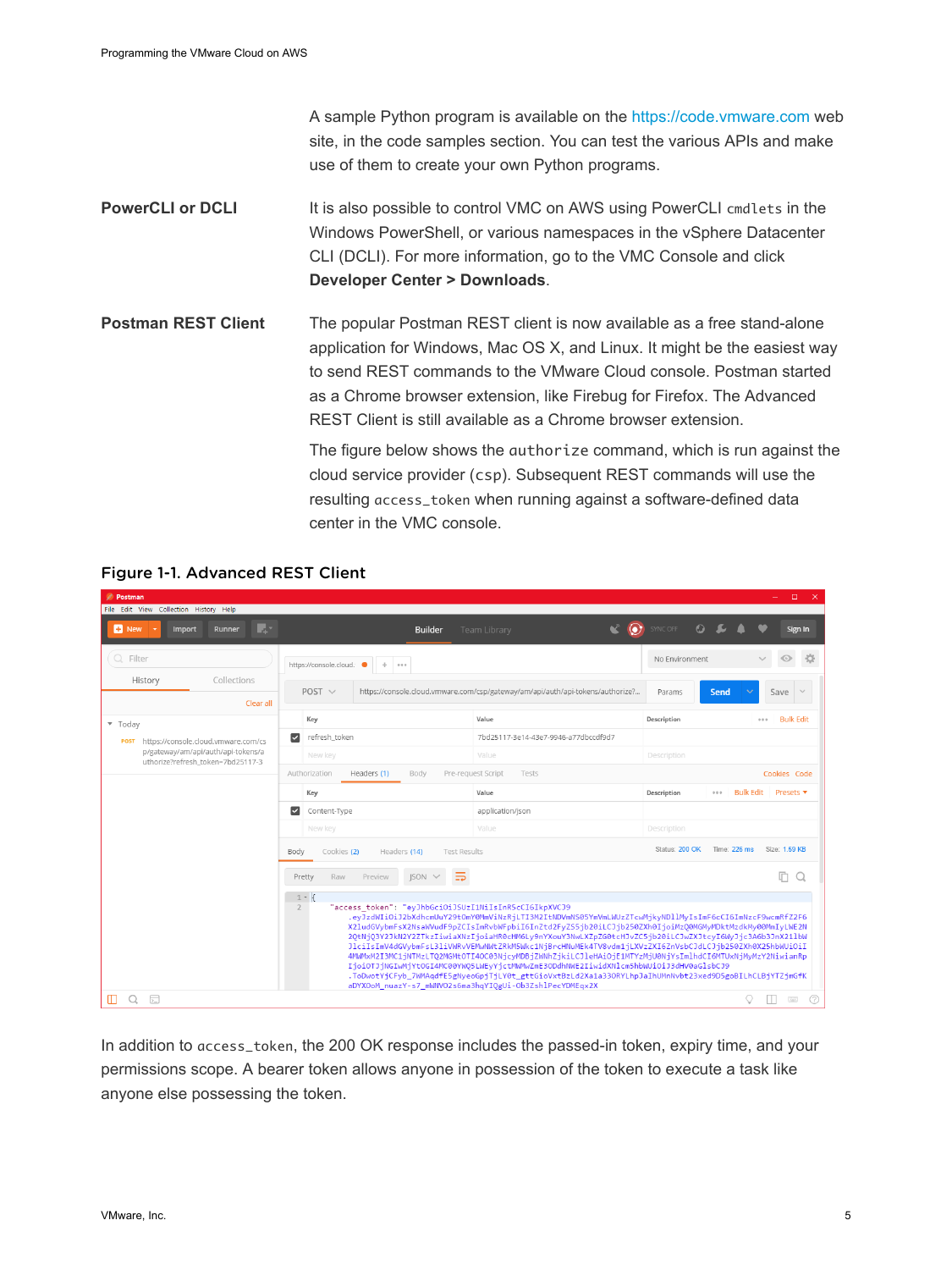# <span id="page-5-0"></span>VMware Cloud REST Interfaces

The table below lists the current REST interfaces, organized by command hierarchy.

Curly braces indicate substitutions, usually a GUID. For reference documentation about the REST interfaces, go to the VMC Console, sign in, and click **Developer Center > API Explorer**. The APIs are organized by expandable categories.

|        | <b>URL</b>                                  | <b>Description</b>                                                    |
|--------|---------------------------------------------|-----------------------------------------------------------------------|
| get    | /orgs                                       | Get organizations associated with calling user                        |
| get    | /orgs/{org}                                 | Get details of organization                                           |
| get    | /orgs/{org}/providers                       | Get enabled cloud providers for an organization                       |
| delete | /orgs/{org}/subscriptions/{subscription}    | Cancel a Subscription (discontinued)                                  |
| get    | /orgs/{org}/subscriptions/{subscription}    | Get a subscription                                                    |
| get    | /orgs/{org}/subscriptions                   | Get all subscriptions                                                 |
| post   | /orgs/{org}/subscriptions                   | Create a subscription                                                 |
| get    | /orgs/{org}/subscriptions/offer-instances   | List all offers available for the specific product type in its region |
| get    | /orgs/{org}/subscriptions/products          | List the products that are available for purchase                     |
| get    | /orgs/{org}/tasks                           | List all tasks for organization                                       |
| get    | /orgs/{org}/tasks/{taskId}                  | Get task details                                                      |
| post   | /orgs/{org}/tasks/{taskId}                  | Modify an existing task                                               |
| post   | /orgs/{org}/sddcs/{sddc}/clusters           | Add a cluster in the target SDDC                                      |
| delete | /orgs/{org}/sddcs/{sddc}/clusters/{cluster} | Delete a cluster                                                      |
| post   | /orgs/{org}/sddcs/{sddc}/esxs               | Add/Remove one or more ESX hosts in the target cloud                  |
| get    | /orgs/{org}/sddcs                           | List all the SDDCs of an organization                                 |
| post   | /orgs/{org}/sddcs                           | <b>Provision SDDC</b>                                                 |
| delete | /orgs/{org}/sddcs/{sddc}                    | Delete SDDC                                                           |
| get    | /orgs/{org}/sddcs/{sddc}                    | Get SDDC                                                              |
| get    | /orgs/{org}/sddcs/{sddc}/publicips          | List all public IPs for an SDDC                                       |
| post   | /orgs/{org}/sddcs/{sddc}/publicips          | Allocate public IPs for an SDDC                                       |
| delete | /orgs/{org}/sddcs/{sddc}/publicips/{id}     | Free one public IP for an SDDC                                        |
| get    | /orgs/{org}/sddcs/{sddc}/publicips/{id}     | Get one public IP for an SDDC                                         |
| patch  | /orgs/{org}/sddcs/{sddc}/publicips/{id}     | Attach or detach a public IP to workload VM for an SDDC               |
| get    | /orgs/{org}/sddcs/{sddc}/mgw/publicips/{id} | Get one public IP for the mgw of an SDDC (discontinued)               |
| get    | /orgs/{org}/sddcs/{sddc}/mgw/publicips      | List all public IPs for the mgw of an SDDC (discontinued)             |
| put    | /orgs/{org}/sddcs/{sddc}/dns/private        | Update DNS of management VMs to use private IP addresses              |
| put    | /orgs/{org}/sddcs/{sddc}/dns/public         | Update DNS of management VMs to use public IP addresses               |
| post   | /orgs/{org}/sddcs/{sddc}/convert            | Convert one host SDDC to minimum hosts for a default SDDC             |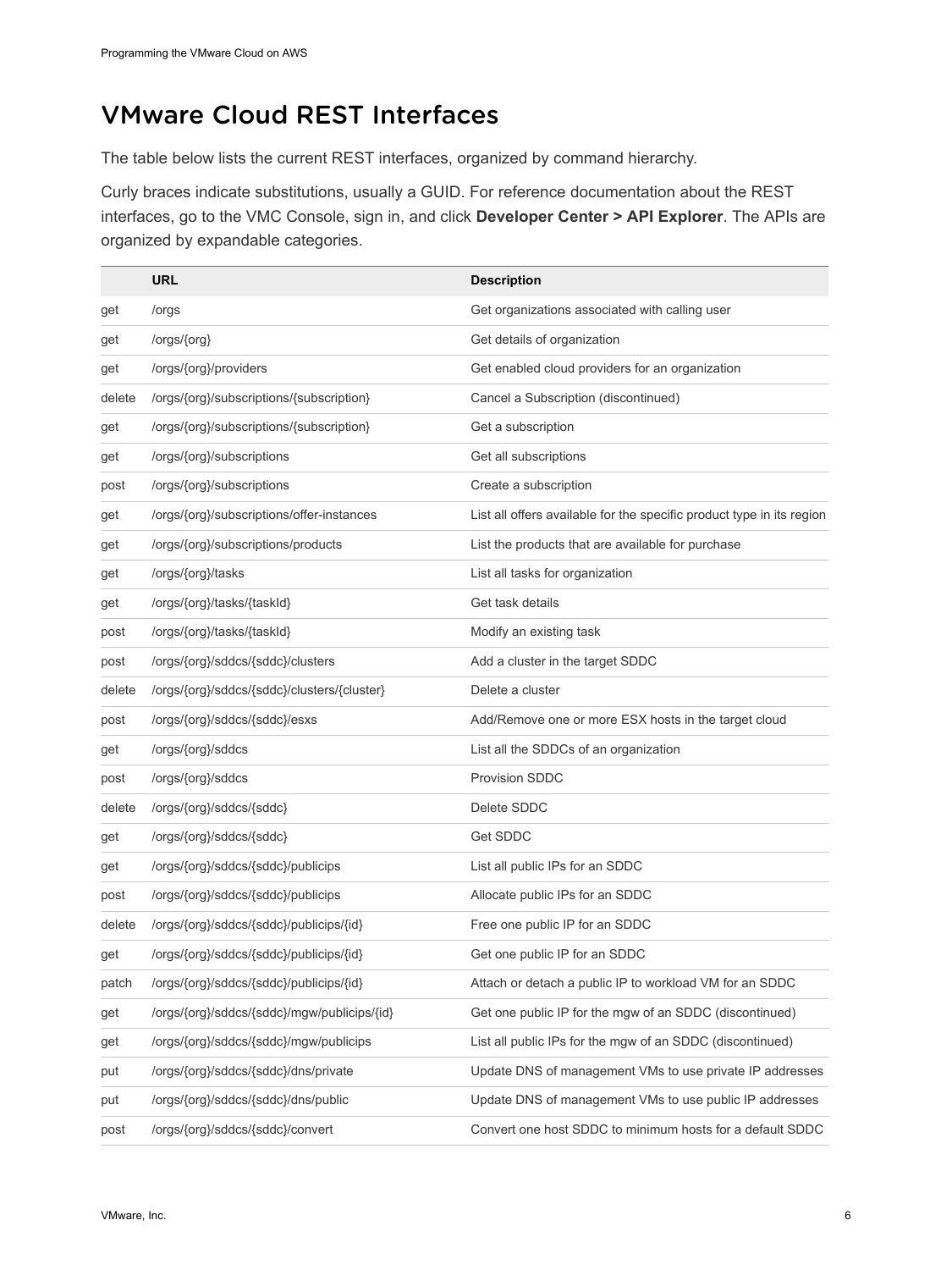<span id="page-6-0"></span>

|        | <b>URL</b>                                             | <b>Description</b>                                               |
|--------|--------------------------------------------------------|------------------------------------------------------------------|
| get    | /orgs/{org}/sddc-templates                             | List available SDDC configuration templates in an organization   |
| get    | /orgs/{org}/sddcs/{sddc}sddc-template                  | Get configuration template for an SDDC                           |
| get    | /orgs/{org}/sddc-templates/{templateId}                | Get configuration template by given template ID                  |
| delete | /orgs/{org}/sddc-templates/{templateId}                | Delete SDDC configuration template by given ID                   |
| get    | /orgs/{org}/storage/cluster-constraints                | Get constraints on storage size for EBS backed clusters          |
| post   | /orgs/{org}/tbrs/reservation                           | Retrieve reservations for all SDDCs in this organization         |
| get    | /orgs/{org}/tbrs/support-window                        | Get support windows for ticket based reservation service         |
| put    | /orgs/{org}/tbrs/support-window/{id}/{Sddcld}          | Move specified SDDC to the new support window ID                 |
| get    | /orgs/{org}/account-link                               | Get a link for customer's account to start the linking process   |
| get    | /orgs/{org}/account-link/sddc-connections              | Get a list of SDDC connections for the customer's organization   |
| get    | /orgs/{org}/account-link/compatible-subnets            | Get a customer's compatible subnets for account linking          |
| post   | /orgs/{org}/account-link/compatible-subnets            | Set which subnet to link accounts and finish the linking process |
| get    | /orgs/{org}/account-link/compatible-subnets-async      | Task to get customer's compatible subnets for account linking    |
| post   | /orgs/{org}/account-link/compatible-subnets-async      | Task to set customer's compatible subnets for account linking    |
| get    | /orgs/{org}/account-link/connected-accounts            | Get a list of connected accounts                                 |
| delete | /orgs/{org}/account-link/connected-accounts/{pathId}   | Delete a particular connected (linked) account.                  |
| post   | /orgs/{org}/account-link/map-customer-zones            | Create task to re-map customer's datacenters across zones        |
| get    | /orgs/{org}/sddcs/{sddc}/networking/connectivity-tests | Connection validation group result wrapper at task-params        |
| post   | /orgs/{org}/sddcs/{sddc}/networking/connectivity-tests | Retrieve metadata for connectivity tests                         |
| post   | /locale                                                | Set locale for the session                                       |

### Finding API Reference Information

For more information about these REST interfaces, visit the VMware {Code} website at [https://](https://code.vmware.com) [code.vmware.com](https://code.vmware.com) and click API Explorer. On the left side, under **Language Bindings**, click the button for **REST**. VMC for AWS should appear as one of the categories. The API reference is in a common VMware REST API format.

# VMware Cloud Networking APIs

The table below lists the REST interfaces for VMware Cloud Networking APIs (preview mode), used to set up a software defined network.

These VMware Cloud Networking APIs can be run from the public cloud. The public APIs are typically used for provisioning and initial connectivity (day 0).

Similar commands are available from your on-premises cloud as VMware NSX APIs. In this case, the URL starts as /api/4.0/ instead of /orgs/... and continues as below. The direct from premises VMware NSX APIs are used for recurring operations (day 2).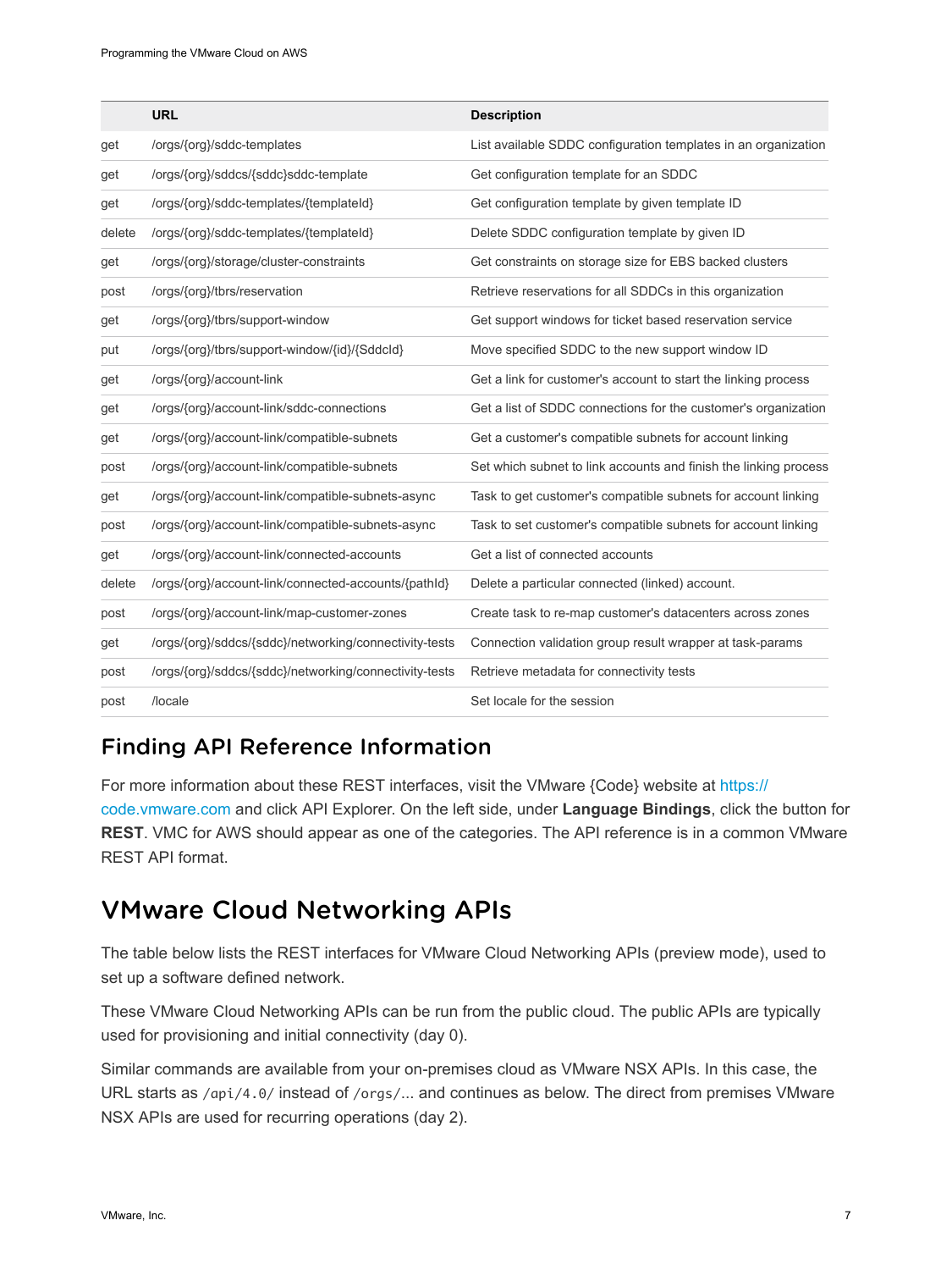These are available as "preview" APIs and may change in the future. Curly braces indicate substitutions, usually a GUID.

|        | <b>URL</b>                                                                               | <b>Description</b>                                                                                 |
|--------|------------------------------------------------------------------------------------------|----------------------------------------------------------------------------------------------------|
| get    | /orgs/{org}/sddcs/{sddc}/networks/4.0/ edges/<br>{edgeld}/statistics/dashboard/firewall  | Retrieve firewall dashboard statistics for a management or compute<br>gateway (NSX Edge)           |
| put    | /orgs/{org}/sddcs/{sddc}/networks/4.0/ edges/<br>{edgeId}/nat/config                     | Modify NAT configuration for a management or compute gateway (NSX<br>Edge)                         |
| delete | /orgs/{org}/sddcs/{sddc}/networks/4.0/ edges/<br>{edgeId}/nat/config                     | Delete all NAT configuration for the specified management or compute<br>gateway (NSX Edge)         |
| get    | /orgs/{org}/sddcs/{sddc}/networks/4.0/ edges/<br>{edgeId}/nat/config                     | Retrieve NAT configuration for a management or compute gateway<br>(NSX Edge)                       |
| put    | /orgs/{org}/sddcs/{sddc}/networks/4.0/ edges/<br>{edgeId}/firewall/config/rules/{ruleId} | Modify the specified firewall rule for a management or compute gateway<br>(NSX Edge)               |
| delete | /orgs/{org}/sddcs/{sddc}/networks/4.0/ edges/<br>{edgeId}/firewall/config/rules/{ruleId} | Delete a specific firewall rule for a management or compute gateway<br>(NSX Edge)                  |
| get    | /orgs/{org}/sddcs/{sddc}/networks/4.0/ edges/<br>{edgeId}/firewall/config/rules/{ruleId} | Retrieve a specific firewall rule for a management or compute gateway<br>(NSX Edge)                |
| put    | /orgs/{org}/sddcs/{sddc}/networks/4.0/ edges/<br>{edgeId}/ipsec/config                   | Modify IPsec VPN configuration for a management or compute gateway<br>(NSX Edge)                   |
| delete | /orgs/{org}/sddcs/{sddc}/networks/4.0/ edges/<br>{edgeId}/ipsec/config                   | Delete IPsec VPN configuration for a management or compute gateway<br>(NSX Edge)                   |
| get    | /orgs/{org}/sddcs/{sddc}/networks/4.0/ edges/<br>{edgeId}/ipsec/config                   | Retrieve IPsec VPN configuration for a management or compute<br>gateway (NSX Edge)                 |
| put    | /orgs/{org}/sddcs/{sddc}/networks/4.0/ sddc/<br>cgws/{edgeId}/l2vpn/config               | Modify SDDC L2 VPN configuration                                                                   |
| delete | /orgs/{org}/sddcs/{sddc}/networks/4.0/ sddc/<br>cgws/{edgeId}/l2vpn/config               | Delete SDDC L2 VPN configuration                                                                   |
| get    | /orgs/{org}/sddcs/{sddc}/networks/4.0/ sddc/<br>cgws/{edgeId}/l2vpn/config               | Retrieve SDDC L2 VPN configuration                                                                 |
| get    | /orgs/{org}/sddcs/{sddc}/networks/4.0/ edges/<br>{edgeId}/statistics/interfaces          | Retrieve interface statistics for a management or compute gateway<br>(NSX Edge)                    |
| put    | /orgs/{org}/sddcs/{sddc}/networks/4.0/ edges/<br>{edgeId}/nat/config/rules/{ruleId}      | Update the specific NAT rule for a management or compute gateway<br>(NSX Edge)                     |
| delete | /orgs/{org}/sddcs/{sddc}/networks/4.0/ edges/<br>{edgeId}/nat/config/rules/{ruleId}      | Delete the specific NAT rule for a management or compute gateway<br>(NSX Edge)                     |
| get    | /orgs/{org}/sddcs/{sddc}/networks/4.0/edges                                              | Retrieve information about all management and compute gateways and<br>other routers (NSX Edges)    |
| get    | /orgs/{org}/sddcs/{sddc}/networks/4.0/ edges/<br>{edgeId}/statistics/dashboard/interface | Retrieve interface dashboard statistics for a management or compute<br>gateway (NSX Edge)          |
| get    | /orgs/{org}/sddcs/{sddc}/networks/4.0/ edges/<br>{edgeld}/firewall/statistics/{ruleId}   | Retrieve statistics for a specific firewall rule for a management or<br>compute gateway (NSX Edge) |

Table 1-1. VMware Cloud Networking APIs (preview mode)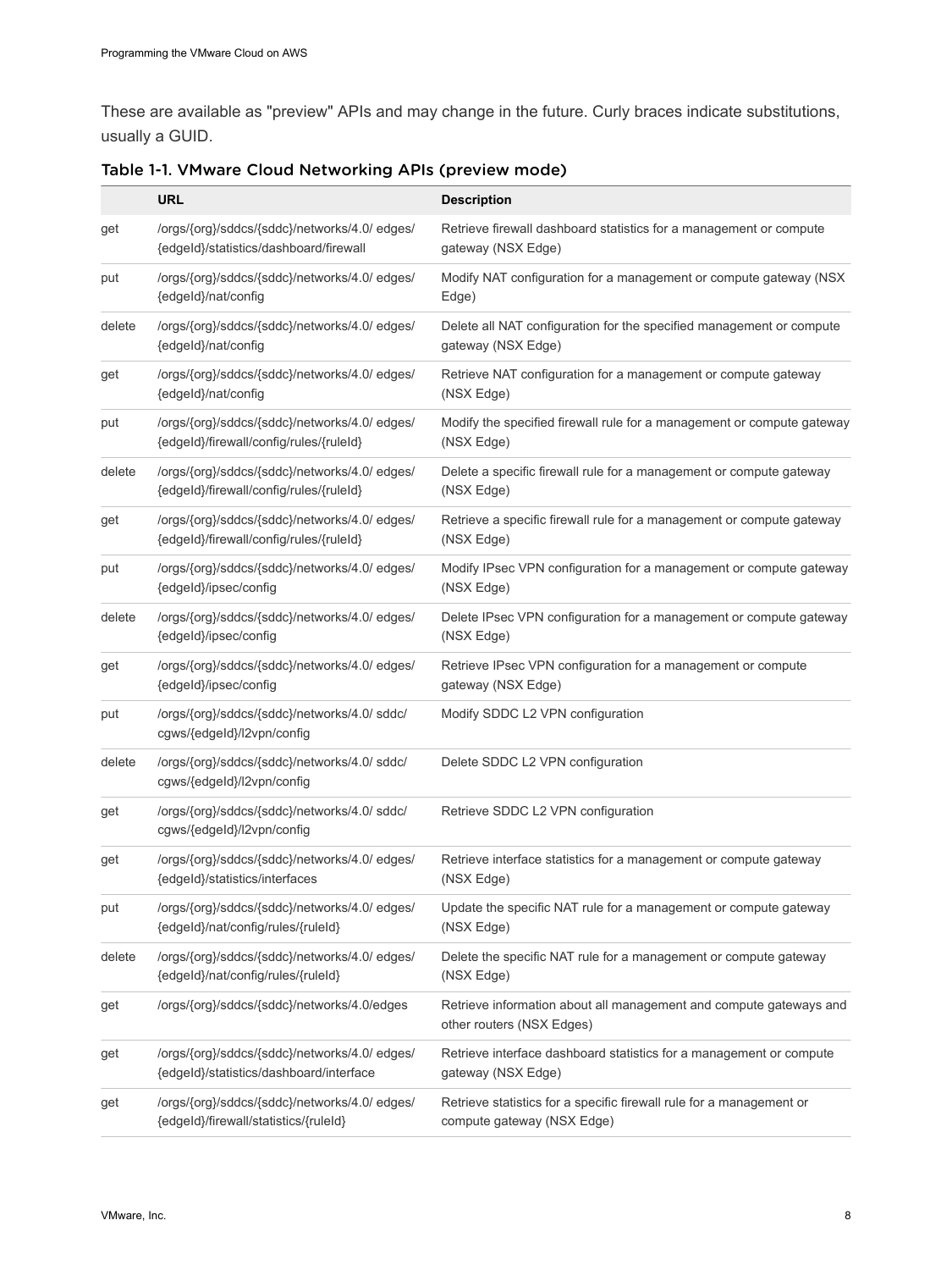|        | <b>URL</b>                                                                               | <b>Description</b>                                                                       |
|--------|------------------------------------------------------------------------------------------|------------------------------------------------------------------------------------------|
| post   | /orgs/{org}/sddcs/{sddc}/networks/4.0/ edges/<br>{edgeId}/firewall/config/rules          | Append firewall rules for a management or compute gateway (NSX<br>Edge)                  |
| get    | /orgs/{org}/sddcs/{sddc}/networks/4.0/ edges/<br>{edgeId}/l2vpn/config/statistics        | Retrieve L2 VPN statistics for a compute gateway (NSX Edge)                              |
| get    | /orgs/{org}/sddcs/{sddc}/networks/4.0/ edges/<br>{edgeId}/status                         | Retrieve the status of the specified management or compute gateway<br>(NSX Edge)         |
| post   | /orgs/{org}/sddcs/{sddc}/networks/4.0/ edges/<br>{edgeId}/nat/config/rules               | Append a NAT rule for a management or compute gateway (NSX Edge)                         |
| get    | /orgs/{org}/sddcs/{sddc}/networks/4.0/ edges/<br>{edgeId}/statistics/interfaces/uplink   | Retrieve uplink interface statistics for a management or compute<br>gateway (NSX Edge)   |
| put    | /orgs/{org}/sddcs/{sddc}/networks/4.0/ edges/<br>{edgeId}/dns/config                     | Configure DNS server configuration for a management or compute<br>gateway (NSX Edge)     |
| post   | /orgs/{org}/sddcs/{sddc}/networks/4.0/ edges/<br>{edgeId}/dns/config                     | Enable or disable DNS configuration for a management or compute<br>gateway (NSX Edge)    |
| delete | /orgs/{org}/sddcs/{sddc}/networks/4.0/ edges/<br>{edgeId}/dns/config                     | Delete DNS server configuration for a management or compute<br>gateway (NSX Edge)        |
| get    | /orgs/{org}/sddcs/{sddc}/networks/4.0/ edges/<br>{edgeId}/dns/config                     | Retrieve DNS server configuration for a management or compute<br>gateway (NSX Edge)      |
| put    | /orgs/{org}/sddcs/{sddc}/networks/4.0/ edges/<br>{edgeId}/firewall/config                | Configure firewall for a management or compute gateway (NSX Edge)                        |
| delete | /orgs/{org}/sddcs/{sddc}/networks/4.0/ edges/<br>{edgeId}/firewall/config                | Delete firewall configuration for a management or compute gateway<br>(NSX Edge)          |
| get    | /orgs/{org}/sddcs/{sddc}/networks/4.0/ edges/<br>{edgeId}/firewall/config                | Retrieve the firewall configuration for a management or compute<br>gateway (NSX Edge)    |
| get    | /orgs/{org}/sddcs/{sddc}/networks/4.0/ edges/<br>{edgeld}/statistics/dashboard/ipsec     | Retrieve IPsec dashboard statistics for a management or compute<br>gateway (NSX Edge)    |
| get    | /orgs/{org}/sddcs/{sddc}/networks/4.0/ edges/<br>{edgeId}/vnics                          | Retrieve all interfaces for the specified management or compute<br>gateway (NSX Edge)    |
| get    | /orgs/{org}/sddcs/{sddc}/networks/4.0/ edges/<br>{edgeId}/dns/statistics                 | Retrieve DNS server statistics for a management or compute gateway<br>(NSX Edge)         |
| get    | /orgs/{org}/sddcs/{sddc}/networks/4.0/ edges/<br>{edgeId}/statistics/interfaces/internal | Retrieve internal interface statistics for a management or compute<br>gateway (NSX Edge) |
| get    | /orgs/{org}/sddcs/{sddc}/networks/4.0/ edges/<br>{edgeId}/ipsec/statistics               | Retrieve IPsec VPN statistics for a management or compute gateway<br>(NSX Edge)          |
| get    | /orgs/{org}/sddcs/{sddc}/networks/4.0/ edges/<br>{edgeId}/peerconfig                     | Retrieve IPsec VPN peer configuration for a management or compute<br>gateway (NSX Edge)  |
| get    | /orgs/{org}/sddcs/{sddc}/networks/4.0/ edges/<br>{edgeId}/dhcp/leaseInfo                 | Retrieve DHCP leaseinfo of a management or compute gateway (NSX<br>Edge)                 |
| put    | /orgs/{org}/sddcs/{sddc}/networks/4.0/ sddc/<br>networks/{networkId}                     | Modify a network in an SDDC                                                              |

| Table 1-1. VMware Cloud Networking APIs (preview mode) (continued) |  |
|--------------------------------------------------------------------|--|
|--------------------------------------------------------------------|--|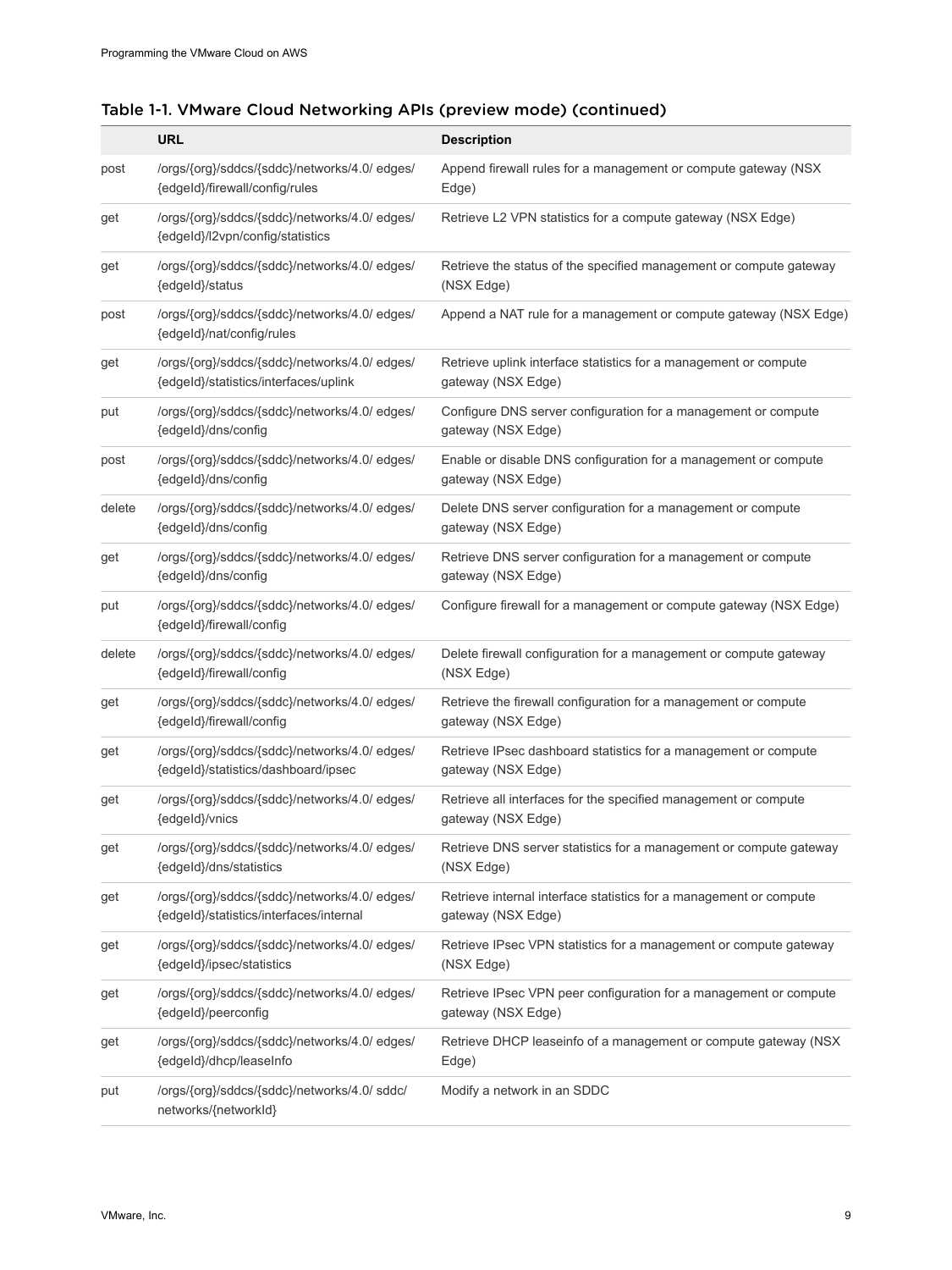|        | URL                                                                  | <b>Description</b>                              |
|--------|----------------------------------------------------------------------|-------------------------------------------------|
| delete | /orgs/{org}/sddcs/{sddc}/networks/4.0/ sddc/<br>networks/{networkId} | Delete a network in an SDDC                     |
| get    | /orgs/{org}/sddcs/{sddc}/networks/4.0/ sddc/<br>networks/{networkId} | Retrieve information about a network in an SDDC |
| post   | /orgs/{org}/sddcs/{sddc}/networks/4.0/ sddc/<br>networks             | Create a network in an SDDC                     |
| get    | /orgs/{org}/sddcs/{sddc}/networks/4.0/ sddc/<br>networks             | Retrieve all networks in an SDDC                |

<span id="page-9-0"></span>Table 1-1. VMware Cloud Networking APIs (preview mode) (continued)

# VMC Console API Explorer

The VMC Console offers a Developer Center tab to help DevOps and administrators automate functions in the VMware Cloud on AWS.

Figure 1-2. API Explorer and reference

|                      | <b>vm</b> VMware Cloud on AWS                               |                                          |                         |                  |  | ೧ | $\checkmark$                                                                   | ш    |
|----------------------|-------------------------------------------------------------|------------------------------------------|-------------------------|------------------|--|---|--------------------------------------------------------------------------------|------|
| <b>SDDCs</b>         | Subscriptions                                               | <b>Activity Log</b>                      | <b>Developer Center</b> |                  |  |   |                                                                                | DARK |
| Overview             | <b>API Explorer</b>                                         | Code Samples                             | <b>SDKs</b>             | <b>Downloads</b> |  |   |                                                                                |      |
| $>$ DNS              |                                                             |                                          |                         |                  |  |   |                                                                                |      |
|                      | > Operations on management and compute gateway (NSX Edges). |                                          |                         |                  |  |   |                                                                                |      |
| > ESX Hosts          |                                                             |                                          |                         |                  |  |   |                                                                                |      |
|                      | > Organizations                                             |                                          |                         |                  |  |   |                                                                                |      |
|                      | > SDDC Public IPs                                           |                                          |                         |                  |  |   |                                                                                |      |
| > SDDCs              |                                                             |                                          |                         |                  |  |   |                                                                                |      |
|                      | > Operations on SDDC Networks.                              |                                          |                         |                  |  |   |                                                                                |      |
| $\vee$ Subscriptions |                                                             |                                          |                         |                  |  |   |                                                                                |      |
| $\angle$ GET         |                                                             | /orgs/{org}/subscriptions/{subscription} |                         |                  |  |   | Get a subscription                                                             |      |
| > DELETE             |                                                             | /orgs/{org}/subscriptions/{subscription} |                         |                  |  |   | Cancel a Subscription                                                          |      |
| > POST               |                                                             | /orgs/{org}/subscriptions                |                         |                  |  |   | Create a subscription                                                          |      |
| $\angle$ GET         |                                                             | /orgs/{org}/subscriptions                |                         |                  |  |   | Get all subscriptions                                                          |      |
| $\angle$ GET         |                                                             | /orgs/{org}/offer-instances              |                         |                  |  |   | List all offers available for the specific product type in the specific region |      |
| $\sum$ Tasks         |                                                             |                                          |                         |                  |  |   |                                                                                |      |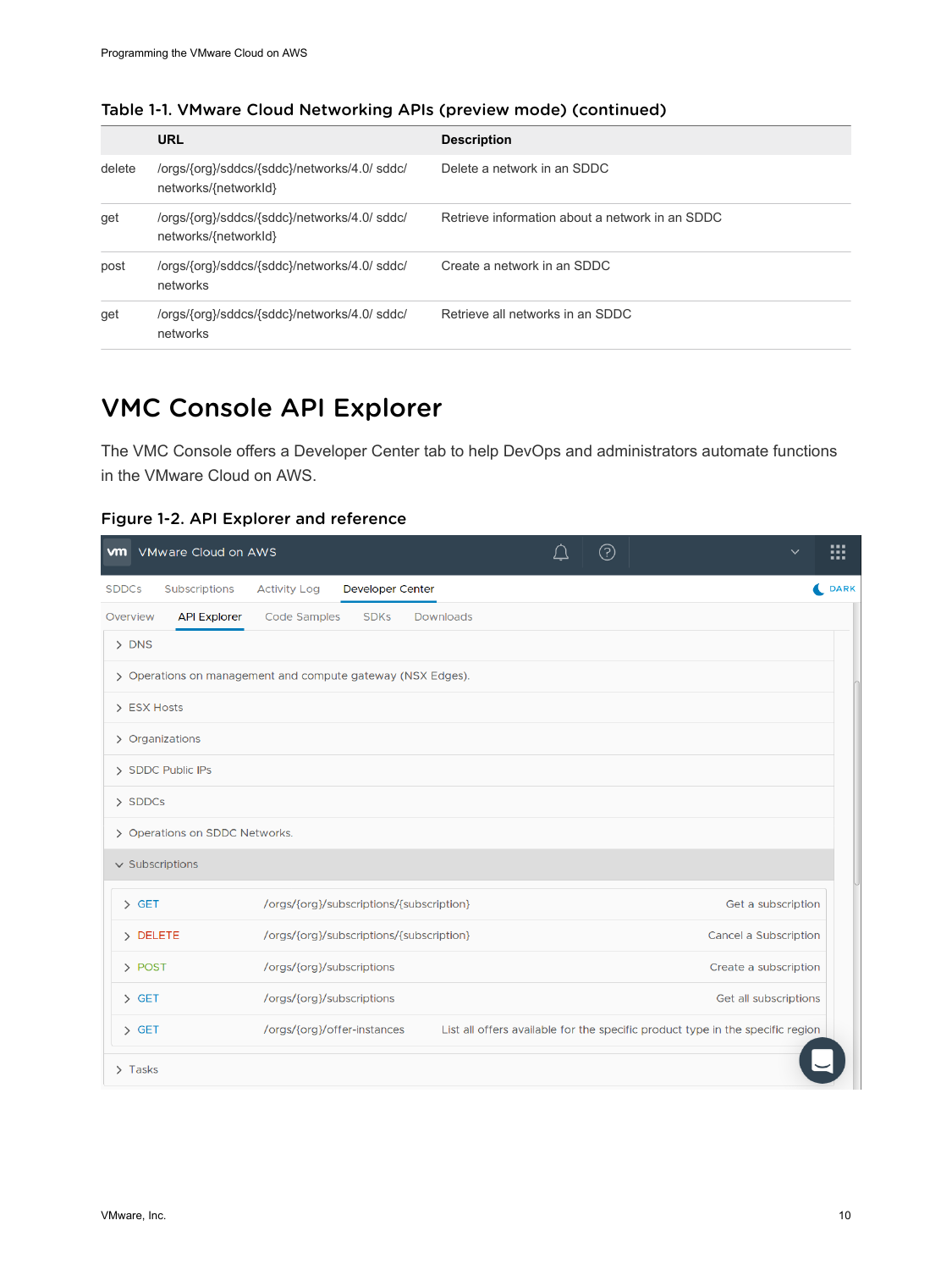<span id="page-10-0"></span>The Developer Center tab appears to the right of the SDDCs, Subscriptions, and Activity Log tabs. After you click **Developer Center**, another set of tabs appears below.

- **Overview** gives an introduction to the VMC Console Developer Center.
- <sup>n</sup> **API Explorer** provides reference information about the REST interfaces listed in Table 1 and Table 2.
- <sup>n</sup> **Code Samples** shows many contributed programs in various languages to automate VMC operations.
- **SDKs** lists vSphere Automation SDKs with Github source and documentation on code.vmware.com.
- **Downloads** gives direct links to obtain the Datacenter CLI bundle and the PowerCLI for PowerShell.

In addition to providing reference information, API Explorer can also be used to execute REST commands within your SDDC. APIs are organized according to category. Click a category to show related APIs, as has been done for Subscriptions in the following figure.

At the top level, API Explorer is similar to the Swagger UI. When you click an item, it expands to show API description, possible responses, and a **Try it out** section with parameters and their value. Unlike some other interfaces, the API Explorer hides information in blue headings that expand when you click them. This makes it easy to browse long responses with unneeded data. Your organization ID is pre-filled so you don't need to provide it, and authentication is done automatically with auth\_token fetched for you.

It might be possible to perform all your SDDC and Cloud automation from the API Explorer, although in the long run, repetitive tasks are easier to perform with a program coded in Python, PowerCLI, or DCLI.

Underneath the VMware Cloud on AWS interfaces is another section, showing REST commands for VMware Cloud Services, in case you need one of them, such as OAuth Client operations.

# About Login and Authorization

After you login to your organization's SDDC, you can obtain an access key, an organization ID, and an API token.

If you are an organization member, you can login to your organization's SDDC as a user. Your user name is probably your login ID @ DNS domain name.

To see your account information, click the pull-down menu on upper right of the VMC console screen, and click **My Account**. The access key appears at the bottom of your profile.

To obtain an organization ID and SDDC ID, in the SDDCs tab, click VIEW DETAILS at bottom left of an SDDC, then click **Support**. The **Org ID** is listed under Support Information.

### Generate an API Token

SDK applications use API tokens to make connections that are authorized for certain activities on the VMC Console. Previously called an OAuth Refresh token, an API token authorizes actions per organization.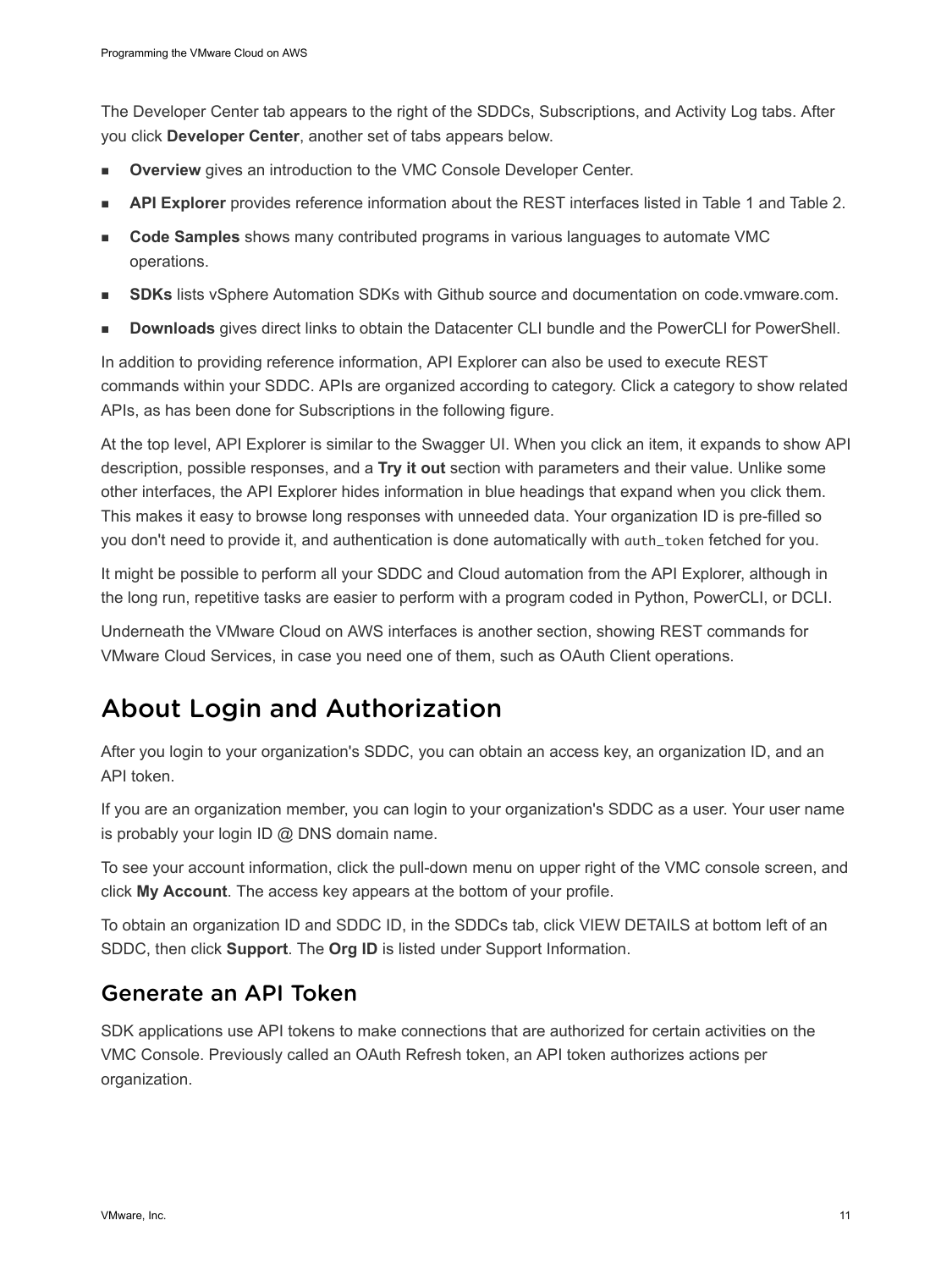You can generate more than one API token. A token is valid for six months, after which time you must regenerate it if you want to continue using APIs that rely on a token. If you believe an API token has been compromised, you can revoke the token to prevent unauthorized access. You generate a new API token to renew authorization.

A valid API token is required to access services of the cloud services platform (csp) and the VMware Cloud (vmc). The API token handles authorization more securely than an access key because it applies to only one organization, not across all organizations. The API token has the additional advantage of being connected to an SDK application, rather than an individual user.

To generate an API token:

- 1 On the VMware Cloud Services toolbar, click your user name and select **My Account > API Tokens**.
- 2 Click **New Token**.
- 3 Click **Copy to Clipboard**.
- 4 Paste the token into a safe place so you can retrieve it for use later on.

### Authorize VMware Cloud APIs

After you generate an API token, you can use it to interact with VMware Cloud Service APIs by exchanging it for an authorization token.

- 1 Copy the API token from the safe place where you pasted it.
- 2 Exchange the API token for an authorization token by calling POST to /am/api/auth/api-tokens/ authorize.

You must set the content type of the POST to application/x-www-form-urlencoded.

3 Use the authentication token in the csp-auth-token header of your subsequent HTTP calls.

### Interact with Single Sign-On

To interact with vSphere, you can use vCenter Single Sign-On (SSO) to send credentials to the SSO service and receive a SAML token that establishes an authenticated session with a vSphere Automation endpoint or a vCenter Server endpoint.

SAML tokens can be used instead of password-based authentication. Client applications present a SAML token to the endpoint, in exchange for a session identifier with which they area allowed to perform a series of authenticated operations. Token-based authentication is associated with a script or program, rather than with an individual user.

For details and code examples (Java, .NET, Python, Perl) see section "Retrieve a SAML Token" in the *VMware vSphere Automation SDKs Programming Guide*.

The VMC login and authorization flow is depicted below.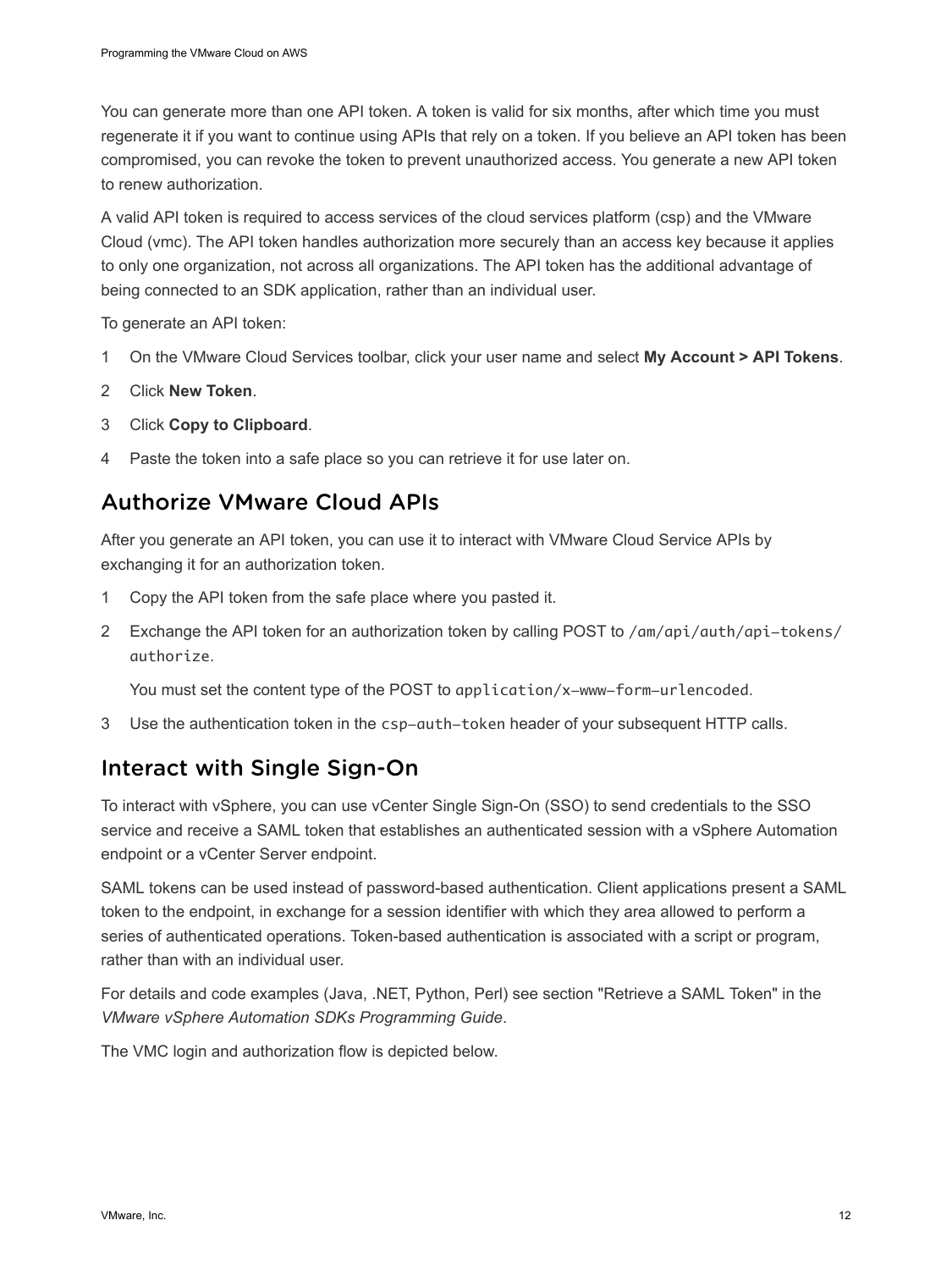

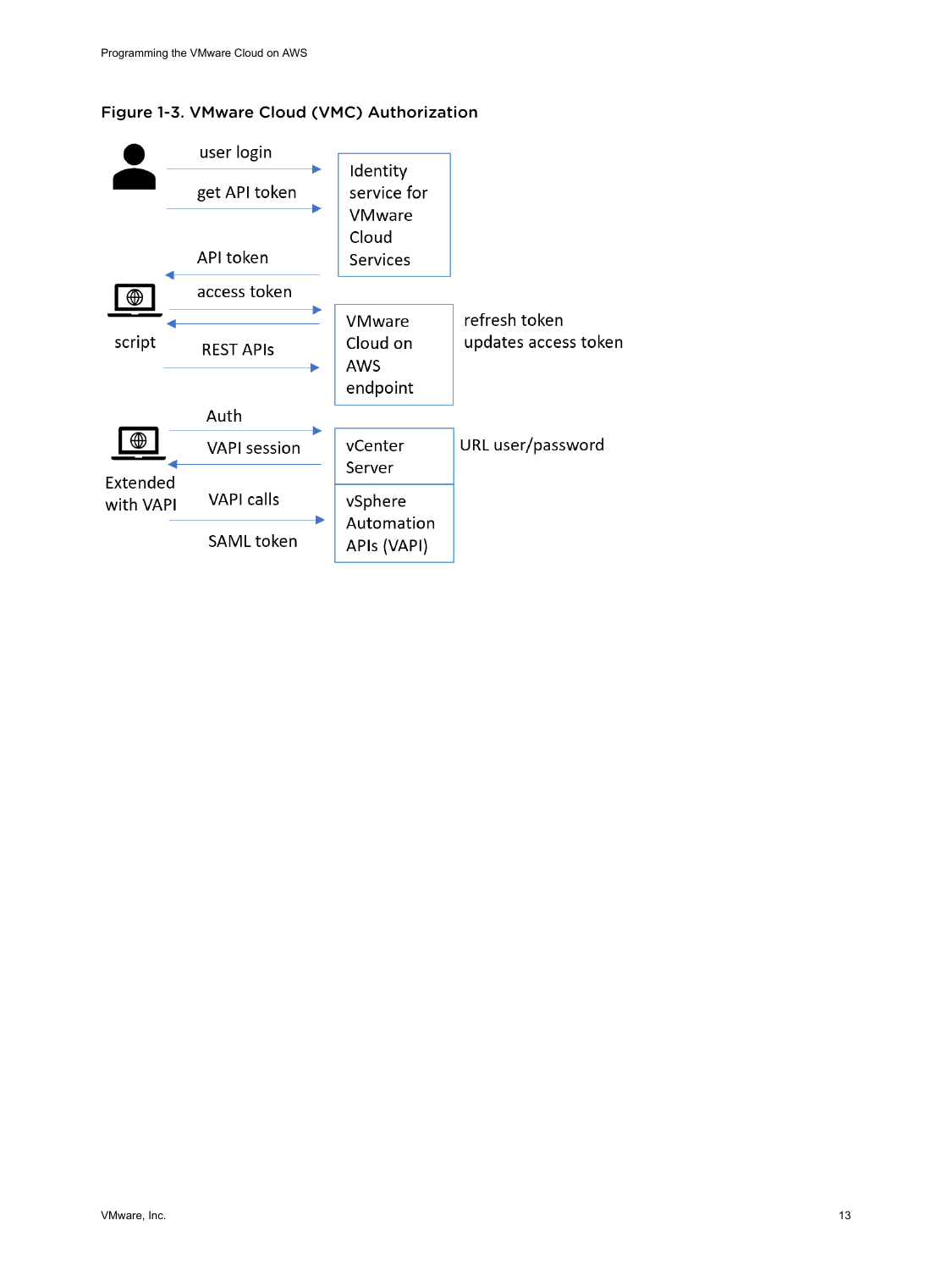# <span id="page-13-0"></span>Using Curl with VMware Cloud Using Curl with VMware Cloud<br>on AWS

You can use the VMware Cloud™ on AWS REST interfaces to automate tasks in your data center, and to perform some tasks that are not yet available in the VMC Console. Topic below show use of the curl command to send REST calls to the VMC Console.

This chapter includes the following topics:

- **n** Generate an Access Token
- **n** [Get the Organization ID](#page-14-0)
- <sup>n</sup> [Get SDDC IDs](#page-15-0)
- [Add a Host Using the VMware Cloud™ on AWS API](#page-15-0)
- [Remove a Host Using the VMware Cloud on AWS API](#page-16-0)

### Generate an Access Token

Before making a call to the VMware Cloud on AWS, you must request an API token, which authorizes your REST based programs to use the service.

Before you can generate the access token, you need to obtain an API token associated with your VMware Cloud on AWS account.

#### Procedure

- **1** Get an API Token.
	- a Log in to<http://vmc.vmware.com>using your My VMware credentials.
	- b On the VMware Cloud Services toolbar, click your user name and select **My Account > API Tokens**.
	- c Click **New Token**.
	- d Click **Copy to Clipboard**.
	- e Paste the token into a safe place so you can retrieve it for later use.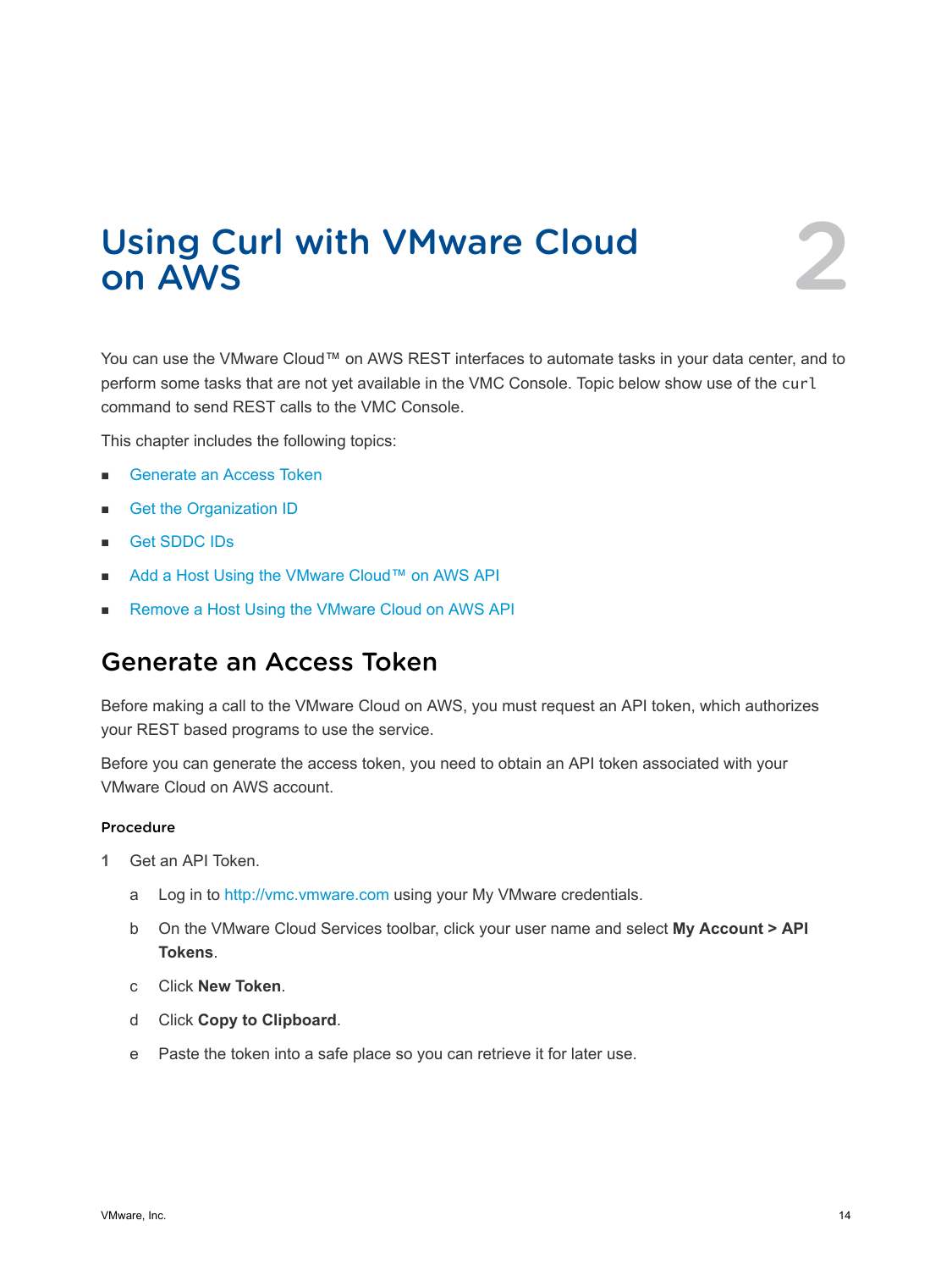<span id="page-14-0"></span>**2** To generate the access token, issue a POST command to the following URL, replacing {token} with the API token from step 1.

```
https://console.cloud.vmware.com/csp/gateway/am/api/auth/api-tokens/authorize?refresh_token={api-
token}
```
**3** When the POST command returns results in the form {"access-token": "token-string"}, copy and save the access token string for later use. This string is over 900 characters long, so be careful to avoid line breaks.

### Example: Generate an Access Token Using cURL

For example, to generate an authorization token, run the following command. The -X option sends a custom request (not GET). The -H option specifies that the HTTP header follows.

```
curl -X POST -H "Content-Type: application/json"
  https://console.cloud.vmware.com/csp/gateway/am/api/auth/api-tokens/authorize?refresh_token=api-token
```
#### What to do next

Pass the returned access token as part of the header in any subsequent REST calls you make. This is the only REST call run against the console.cloud cloud service provider . Subsequent calls are run against the vmc URL.

### Get the Organization ID

Many calls to the VMware Cloud™ on AWS API require an organization ID.

Use the /vmc/api/orgs method to get the organization ID. For reference documentation about the REST interfaces, go to the VMC Console, sign in, and click **Developer Center > API Explorer**.

#### Prerequisites

You must have an authentication token to get the organization ID.

#### Procedure

- **1** Issue a GET to<https://vmc.vmware.com/vmc/api/orgs>
- **2** Paste in the token-string that you saved previously.

The value returned for the id key is the organization ID.

### Example: Get the Organization ID Using cURL

You can also get the organization ID by browsing to your SDDC and clicking **View Details > Support**.

To get the organization ID, use the following command.

curl -X GET -H 'csp-auth-token: token-string' https://vmc.vmware.com/vmc/api/orgs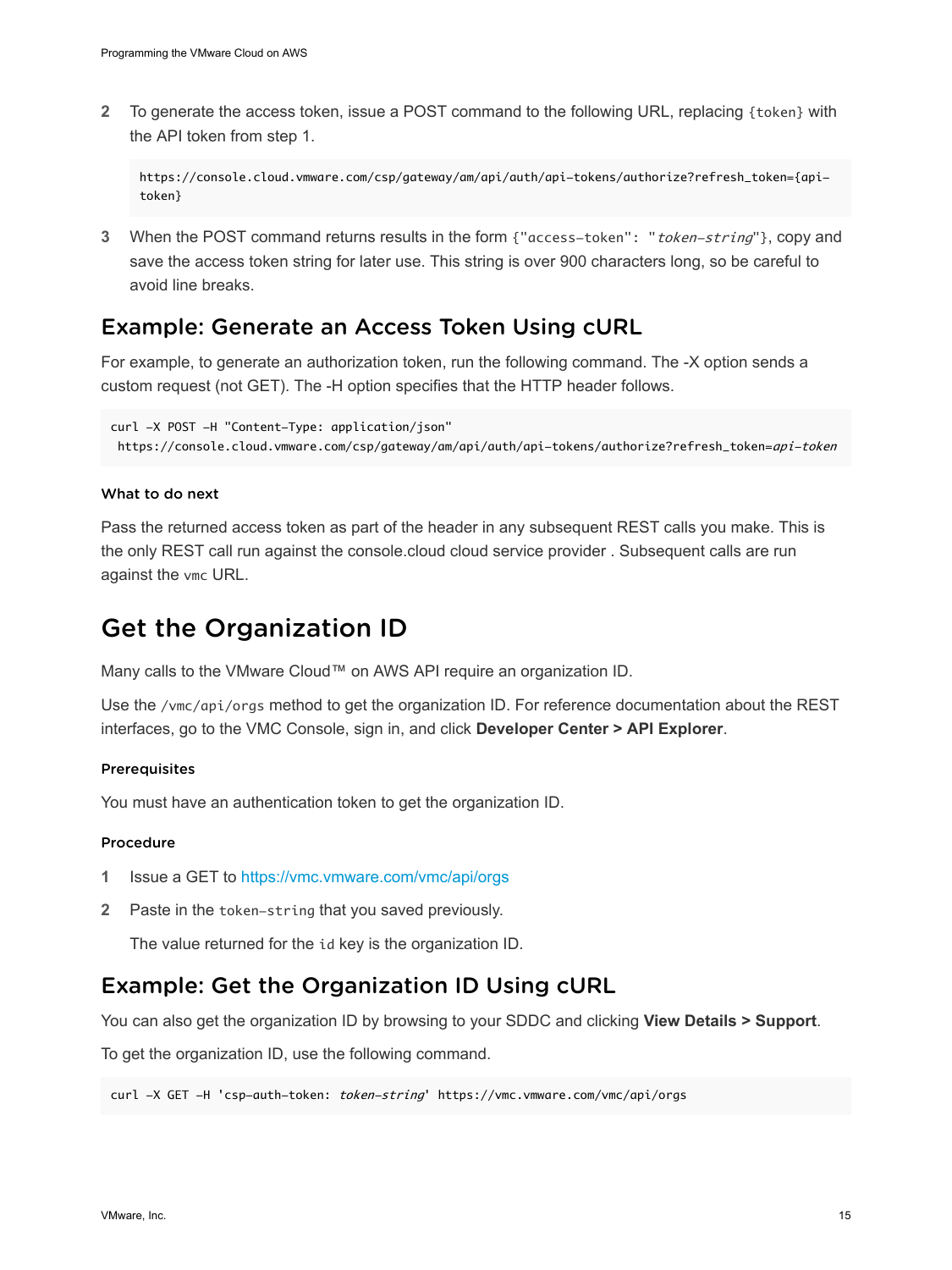# <span id="page-15-0"></span>Get SDDC IDs

API calls that operate on an single SDDC require the SDDC ID as a parameter.

Use the vmc/api/orgs/{org}/sddcs method to get the organization ID. For reference documentation about the REST interfaces, go to the VMC Console, sign in, and click **Developer Center > API Explorer**.

### Prerequisites

In order to get the SDDC ID, you must have an authentication token and an organization ID.

### Procedure

◆ Issue a GET to<https://vmc.vmware.com/vmc/api/orgs/%7Borg%7D/sddcs>where *{org]* is replaced by the organization ID for the organization containing your SDDCs.

The IDs for each SDDC are returned in the sddc\_id key.

### Example: Get SDDC IDs Using cURL

Use the following command to get SDDC IDs using cURL:

```
curl -X GET -H 'csp-auth-token: token-string' \
  -H 'Accept: application/json' 'https://vmc.vmware.com/vmc/api/orgs/{org}/sddcs'
```
# Add a Host Using the VMware Cloud™ on AWS API

If you have the capacity to add extra hosts to your SDDC, you can use the VMware Cloud™ on AWS API to add a host.

Use the vmc/api/orgs/{org}/sddcs/{sddc}/esxs method to add a host. For reference documentation about the REST interfaces, go to the VMC Console, sign in, and click **Developer Center > API Explorer**.

You can't add more hosts than the maximum number allowed in your SDDC.

#### Prerequisites

You need an authorization token, an organization ID, and an ID for the SDDC to which you want to add a host.

### Procedure

<sup>u</sup> Issue a POST to<https://vmc.vmware.com/vmc/api/orgs/%7Borg%7D/sddcs/%7Bsddc%7D/esxs> where *{org]* is replaced by the organization ID for the organization and *{sddc}* is replaced by the ID for your SDDC. The body of the request should specify the number of hosts to create in the format {"num\_hosts": number}

A new host is provisioned and added to the SDDC cluster.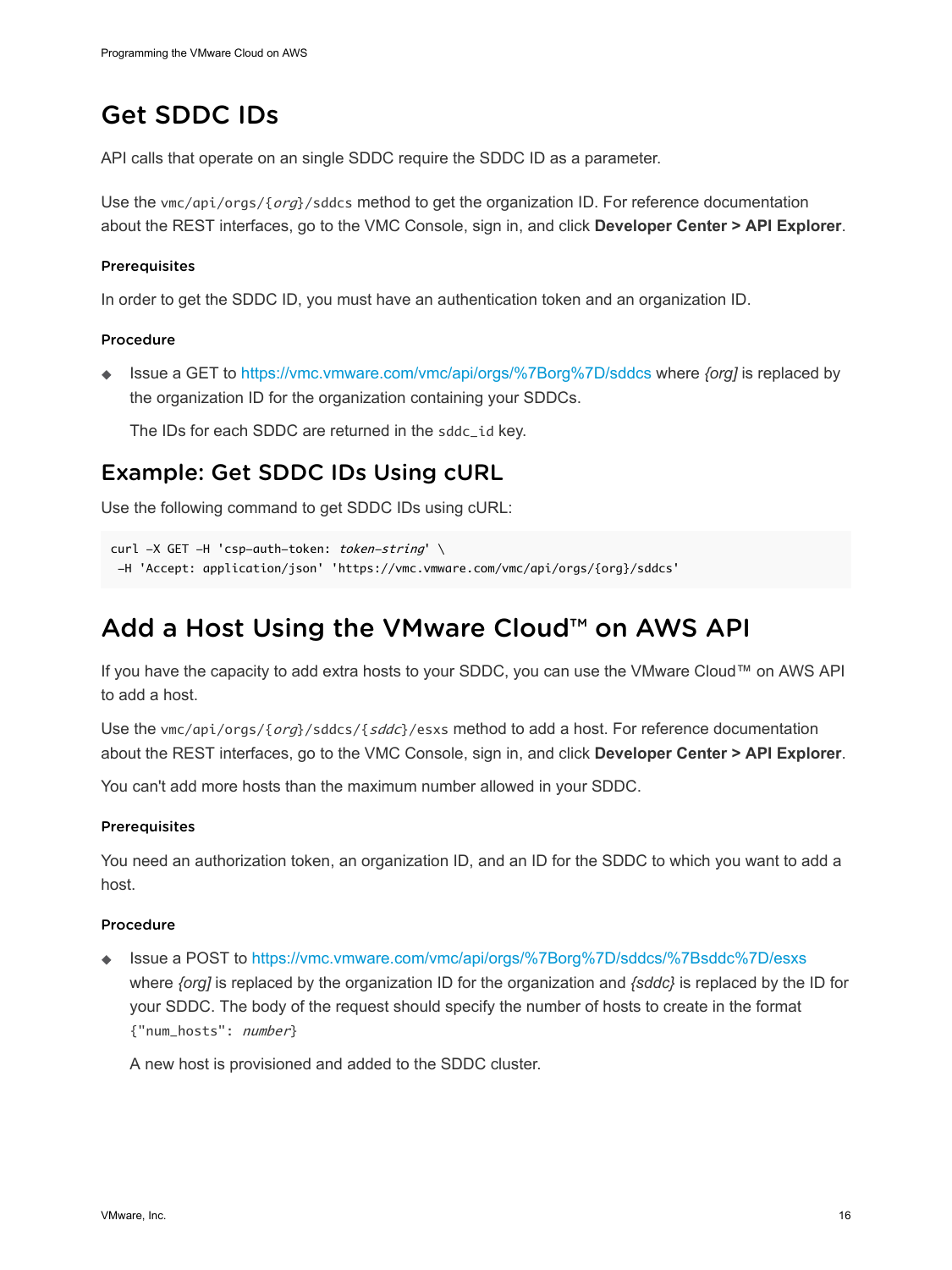## <span id="page-16-0"></span>Example: Add a Host to an SDDC Using cURL

To provision a single host in your SDDC, use the following command.

```
curl -X POST -H 'csp-auth-token: token-string \
-H 'Accept: application/json' --header 'Content-Type: application/json' \
  -d '{ "num_hosts": 1}' 'https://vmc.vmware.com/vmc/api/orgs/{org}/sddcs/{sddc}/esxs'
```
# Remove a Host Using the VMware Cloud on AWS API

You can remove a host as long as you are above the minimum number of hosts for your SDDC.

Use the vmc/api/orgs/{org}/sddcs/{sddc}/esxs/{esx} method to remove a host. For reference documentation about the REST interfaces, go to the VMC Console, sign in, and click **Developer Center > API Explorer**.

#### **Prerequisites**

You need an authorization token, an organization ID, and an ID for the SDDC to which you want to add a host.

#### Procedure

◆ Issue a DELETE to [https://vmc.vmware.com/vmc/api/orgs/%7Borg%7D/sddcs/%7Bsddc%7D/esxs/](https://vmc.vmware.com/vmc/api/orgs/%7Borg%7D/sddcs/%7Bsddc%7D/esxs/%7Besx%7D) [%7Besx%7D](https://vmc.vmware.com/vmc/api/orgs/%7Borg%7D/sddcs/%7Bsddc%7D/esxs/%7Besx%7D) where *{org]* is replaced by the organization ID for the organization, *{sddc}* is replaced by the ID for your SDDC, and *{esx}* is replaced by the ID for the host.

The specified host is removed from the SDDC.

### Example: Remove a Host Using cURL

To remove a host in your SDDC, use the following command.

```
curl -X DELETE -H 'csp-auth-token: token-string \
-H'Accept: application/json' 'https://vmc.vmware.com/vmc/api/orgs/\
{org}/sddcs/{sddc}/esxs/{esx}'
```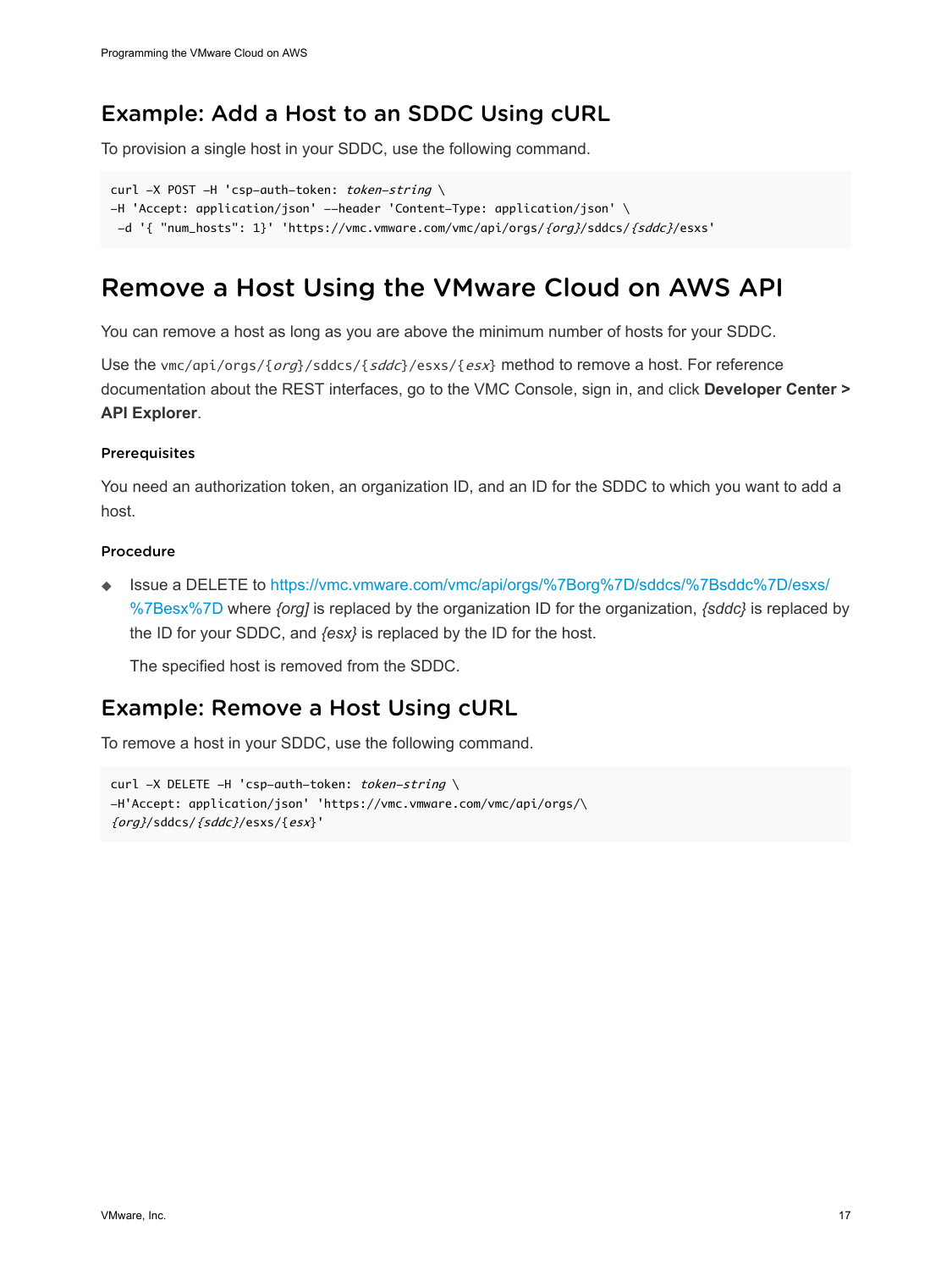# <span id="page-17-0"></span>Using a REST Client with Using a REST Client with<br>VMware Cloud on AWS

You can use the VMware Cloud on AWS interfaces with a REST client such as Postman to automate setup and maintenance tasks in your datacenter.

This chapter includes the following topics:

- **n** Generate Access Token from API Token
- **[Operations on Organizations](#page-18-0)**
- **n** [Operations on Subscriptions](#page-19-0)
- **n** [Operations on Hosts and Clusters](#page-20-0)
- **n** [Operations on Tasks](#page-22-0)
- **[Operations on SDDCs](#page-22-0)**
- **n** [Operations on Public IP Addresses](#page-24-0)

# Generate Access Token from API Token

Each user of VMware Cloud on AWS is assigned an API token, which can be used to authorize a shortterm session and obtain an access token.

To obtain your API token, login to vmc.vmware.com where your SDDC is hosted. Click the pull-down menu on upper right of the VMC console screen, and click **My Account > API Token**. Its GUID appears near top of the list, and is valid for many months unless regenerated or revoked.

To obtain an access token, called a csp-auth-token in subsequent commands, supply these fields in Postman or similar browser based REST client. Under parameters (Params) type refresh\_token for the key and your API Token for its value. Under Headers, type Content-Type for the key and application/ json for its value.

```
POST
https://console.cloud.vmware.com/csp/gateway/am/api/auth/api-tokens/authorize
refresh_token YourAPIToken
Content-Type application/json
```
This pattern for Params and Headers will repeat in subsequent commands. POST and PUT commands also have a Body that will be supplied underneath Headers.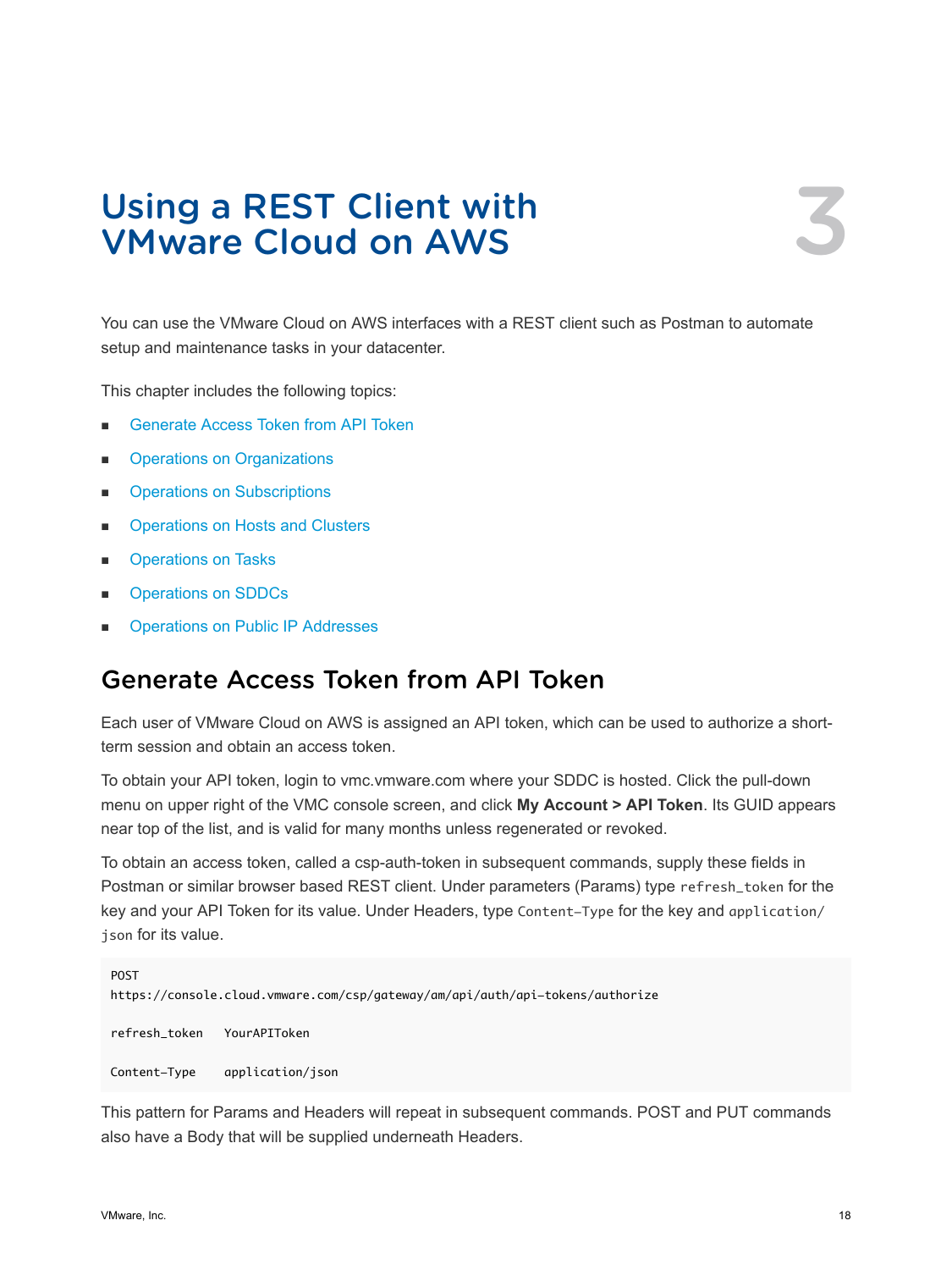<span id="page-18-0"></span>Click Send to run the REST command, and your access\_token appears below. You will need to copy its (long) value as the csp-auth-token for subsequent commands. The returned Body text includes the expires\_in field, expressed in seconds. For example, 1799 indicates that your access\_token lasts a bit less than 30 minutes.

**Note** Keep the authorize tab open in Postman or other REST client, so you can update the access\_token after it expires, for use in subsequent tabs.

## Operations on Organizations

You can find the organizations you are associated with, get details about an organization, and determine the enabled cloud providers for an organization.

In Postman or another REST client, leave the tab open where you just ran the authorize command, and open a new tab. This makes it easier to copy and paste the access-token to provide as the value of cspauth-token for subsequent commands.

To find the organization you are associated with, run the /orgs command. Click *Headers*, type csp-authtoken for the key, and as its value paste the access-token from the authorize command in the first tab.

```
GET
https://vmc.vmware.com/vmc/api/orgs
csp-auth-token Paste-access-token-here
...
"id": "91c13b70-c533-460c-9288-767200cecaf9"
```
The "id" field is the GUID of the organization you are associated with. You can also find this value in the VMC Console under the Support tab for your SDDC. If you are associated with multiple organizations, they will appear as a separate JSON block in the returned body.

To get details about the organization, open a new tab and run the /orgs command again, pasting the GUID of your organization in place of {org} in the following command. Click *Headers*, type csp-authtoken for the key, and as its value paste the access-token from the authorize command in the first tab.

```
GET
https://vmc.vmware.com/vmc/api/orgs/{org}
csp-auth-token Paste-access-token-here
...
"created": "2018-01-23T05:13:32.000277Z"
```
Among other information is the date when the organization was created, information about the cloud provider, host limit, and invitation code.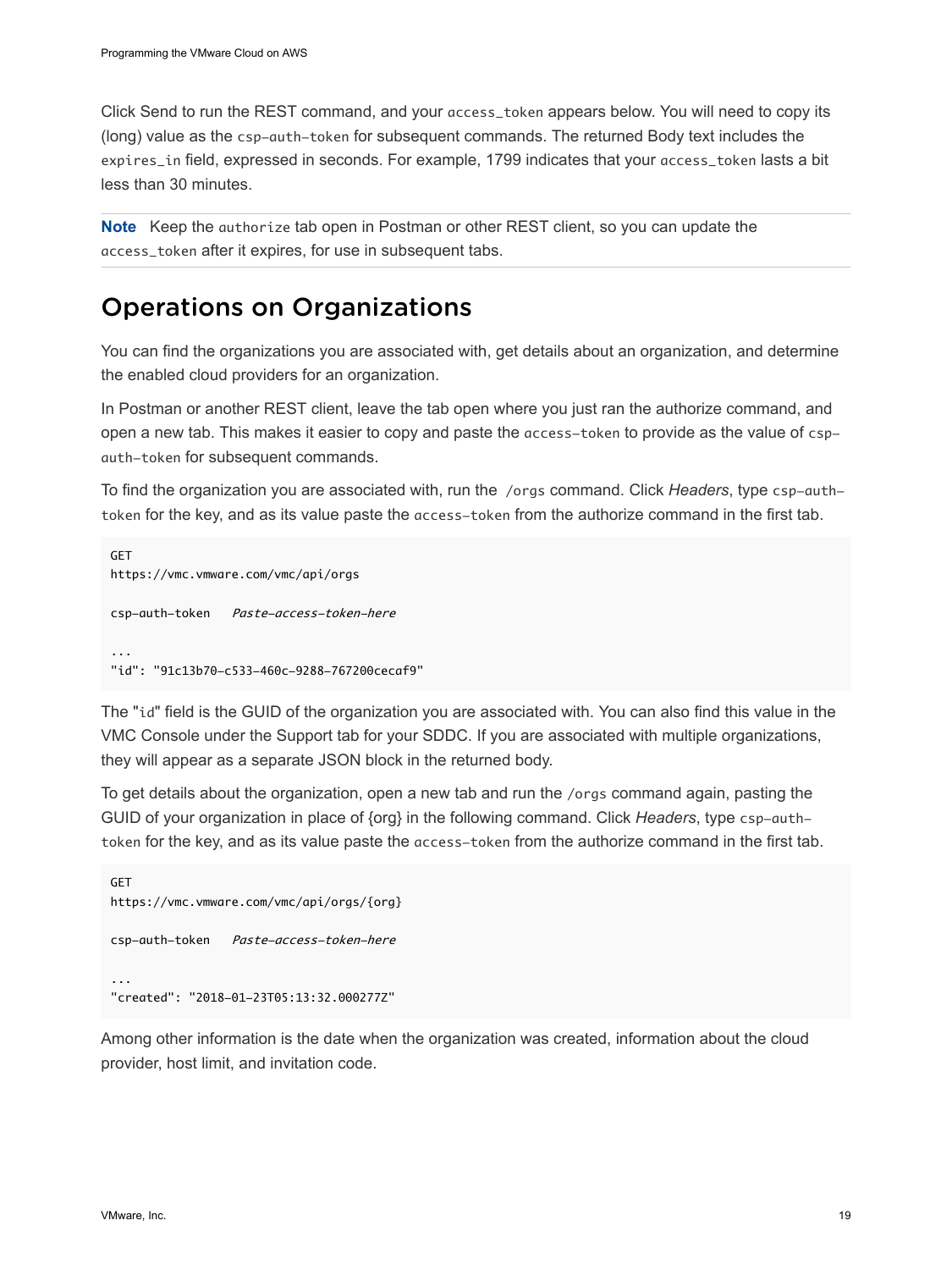<span id="page-19-0"></span>To determine the enabled cloud providers for the organization, open a new tab and run the /orgs command again, pasting the GUID of your organization in place of {org} in the following command, and adding /providers at the end. Click *Headers*, type csp-auth-token for the key, and as its value paste the access-token from the authorize command in the first tab.

```
GFT
https://vmc.vmware.com/vmc/api/orgs/{org}/providers
csp-auth-token Paste-access-token-here
\Gamma {
         "provider": "OURCLOUD",
         "regions": [
              "US_WEST_2",
              "US_EAST_1"
         ]
     }
]
```
# Operations on Subscriptions

Subscriptions can save you money by committing to buy a certain amount of capacity for a defined period. A subscription is not required. Any use of service not covered by subscription is charged according to on-demand pricing.

If you run GET subscriptions command before creating a subscription, the subscription shows as empty. You can discover your subscription offers with the following interface:

```
GET
https://https://vmc.vmware.com/vmc/api/orgs/{org}/offer-instances
```
For that command and ones below, click Headers, type csp-auth-token for the key, and as its value paste the access-token from the authorize command in the initial tab.

Once you see the subscription offers, you can run a POST command to create a subscription according to offered terms. In the header, supply the access token and set content type to JSON. In the request body, choose the offer instance that you prefer, for example one shown below for 12 months.

```
POST
https://vmc.vmware.com/vmc/api/orgs/{org}/subscriptions
csp-auth-token Paste-access-token-here
Content-Type application/json
{
  "offer_version": "1.0",
  "product_type": "host",
  "region": "US_WEST_2",
  "commitment_term": "12",
  "offer_name": "VMware Cloud on AWS",
```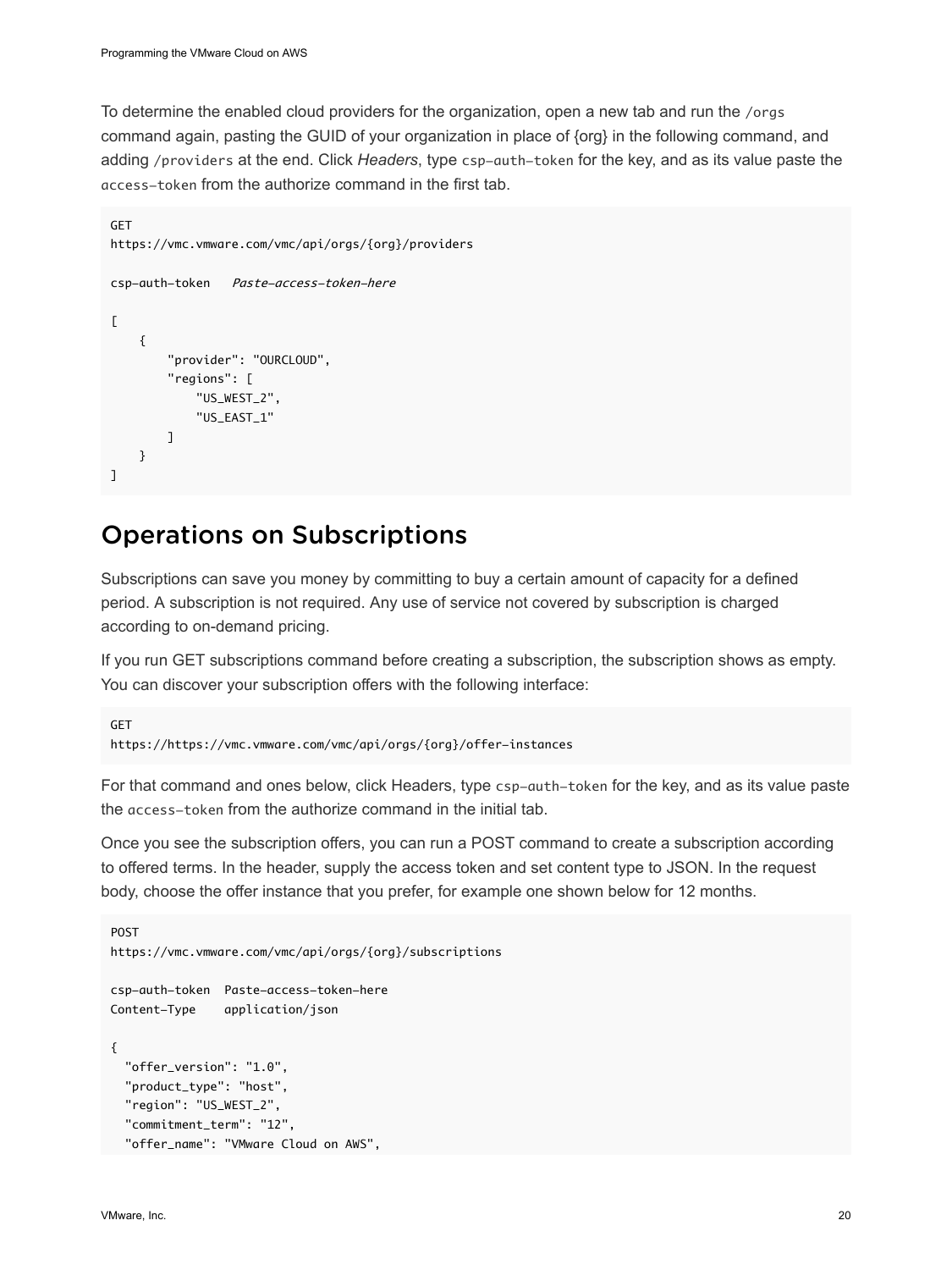```
 "quantity": 1
}
...
     "id": "56193746-9d94-4839-bc6c-907754bc3d1f",
```
In the returned body, the "id" value is the GUID of your subscription. To verify your subscription, run the following command to see its terms.

```
GET
https://vmc.vmware.com/vmc/api/orgs/{org}/subscriptions/{subscriptionID}
```
To delete your subscription and return to on-demand pricing, use the DELETE command with the same URL.

```
DELETE
https://vmc.vmware.com/vmc/api/orgs/{org}/subscriptions/{subscriptionID}
```
## Operations on Hosts and Clusters

For greater compute and storage capacity, you an add an ESXi host to a cluster in your SDDC, or for even greater capacity, you can add another cluster of four or more ESXi hosts. Each ESXi host has 2 CPUs, 512GB memory, and over 10TB storage. Each cluster contains four or more ESXi hosts.

Use the POST esxs command to add or remove and ESXi host. The choice is made by a query (?) string at the end of the URL, specifying an action to add or remove. In Headers, type csp-auth-token for the key, and as its value paste the access-token from the authorize command. In the Body, supply JSON text indicating the number of hosts to add, and the availability zone where it should be added.

```
POST
https://vmc.vmware.com/vmc/api/orgs/{org}/sddcs/{sddc}/esxs?action=add
csp-auth-token Paste-access-token-here
Content-Type application/json
{
   "num_hosts": 1,
   "availability_zone": "US-West"
}
...
    "id": "1d2bc925-4e4d-455a-ae22-350dca953676"
```
After you run the add action, the GUID of the new ESXi host appears in the returned body.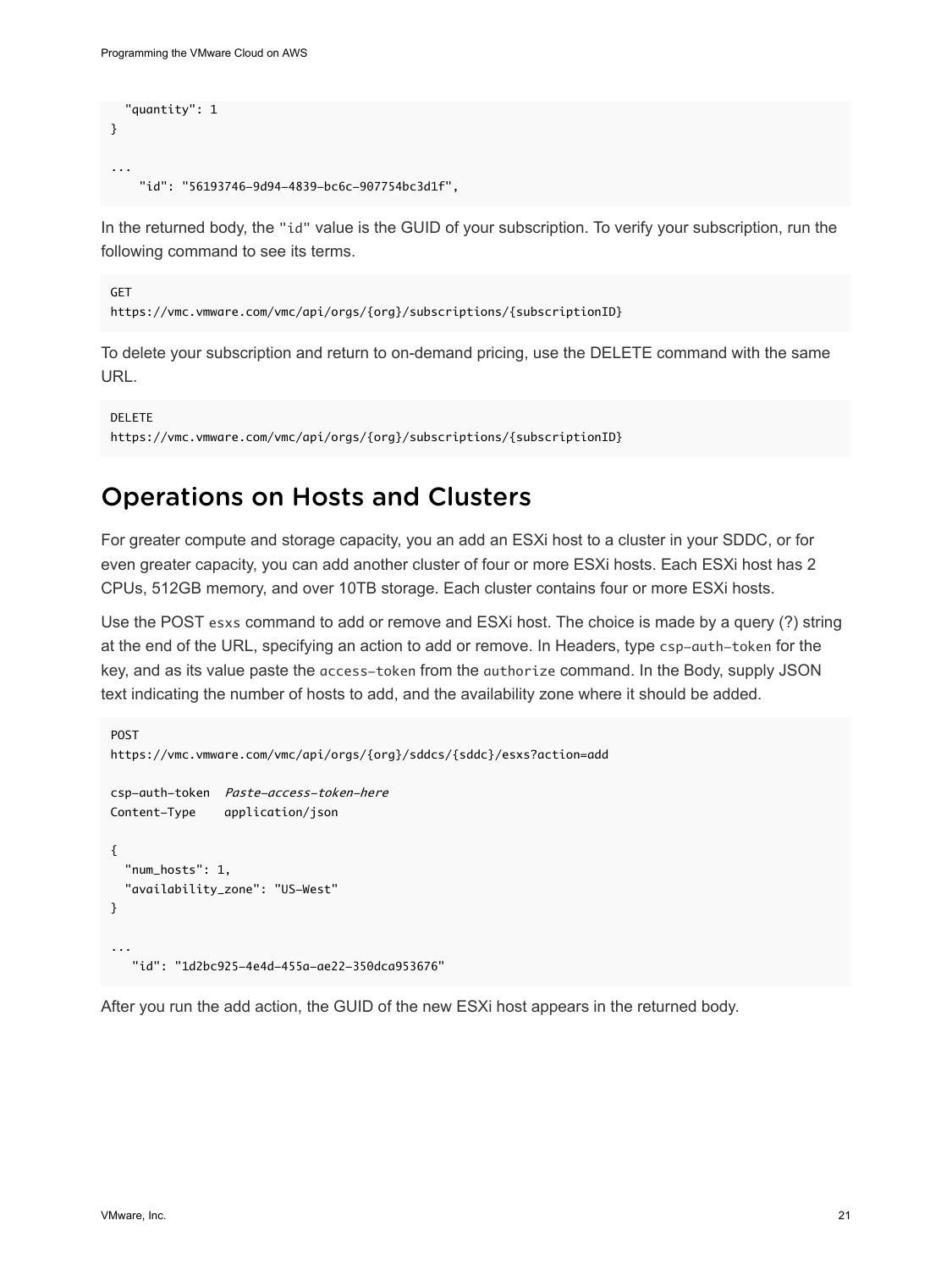To remove an ESXi host for a cluster in your SDDC, use a similar POST command with the remove action. You only need to specify num\_hosts, unless you have multiple clusters in your SDDC, then you need to specify the clusterId as well.

```
POST
https://vmc.vmware.com/vmc/api/orgs/{org}/sddcs/{sddc}/esxs?action=add
csp-auth-token Paste-access-token-here
Content-Type application/json
{
   "num_hosts": 1,
   "availability_zone": "US-West"
}
,,,
    "id": "1d2bc925-4e4d-455a-ae22-350dca953676",
```
The GUID of the removed ESXi host appears in the returned body, with other information.

Use the POST cluster command to add a cluster. In Headers, type csp-auth-token for the key, and as its value paste the access-token from the authorize command. In the Body, supply JSON text indicating the number of hosts the cluster should contain (4 or more).

```
POST
https://vmc.vmware.com/vmc/api/orgs/{org}/sddcs/{sddc}/clusters
csp-auth-token Paste-access-token-here
Content-Type application/json
{
   "num_hosts": 4
}
...
    "id": "9251d2bc-4e4d-455a-ae22-350dca953676"
```
The GUID of the added cluster appears in the returned body, with other information. You specify this GUID when you choose to delete the cluster.

Use the POST cluster command to add a cluster. In Headers, type csp-auth-token for the key, and as its value paste the access-token from the authorize command. In the URL, specify as {*cluster*} the GUID of the cluster to delete.

```
DELETE
https://vmc.vmware.com/vmc/api/orgs/{org}/sddcs/{sddc}/clusters/{cluster}
csp-auth-token Paste-access-token-here
Content-Type application/json
```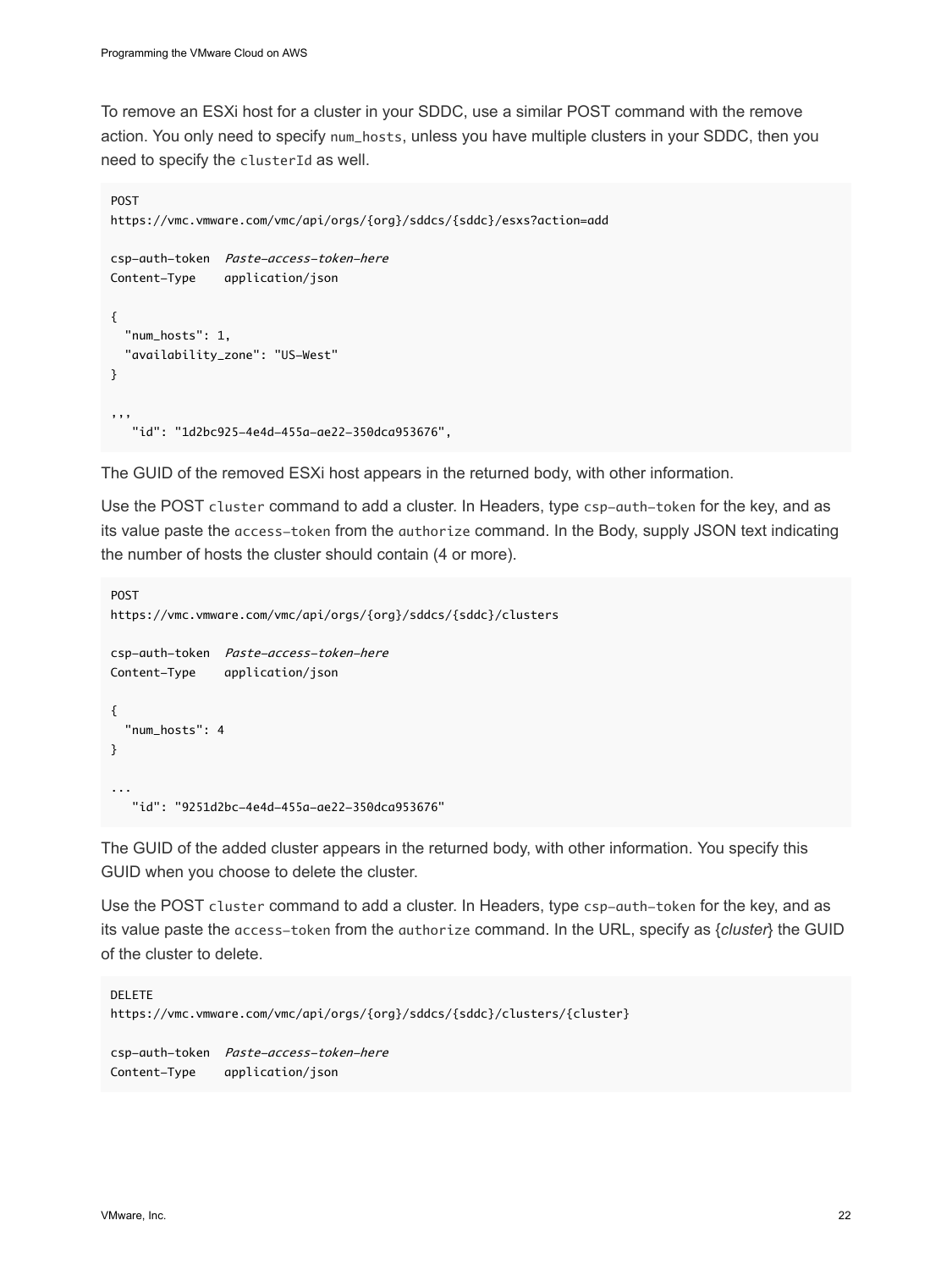# <span id="page-22-0"></span>Operations on Tasks

You can get a list of recent tasks executed in your SDDC, with status started, finished, or failed. You can get the details of a specific task, and request to cancel it if possible.

To get a long list of recent tasks within your organization, run the tasks command. In Headers, type cspauth-token for the key, and as its value paste the access-token from the authorize command. Also in headers, set Content-Type to application/json so the results body will be easy to read.

```
GET
https://vmc.vmware.com/vmc/api/orgs/{org}/tasks
csp-auth-token Paste-access-token-here
Content-Type application/json
...
    "id": "faa241ed-04cb-4685-b67e-d17f69f9bf67"
```
The list of recent tasks starts with general information about the SDDC. Following this is information about each separate task, enclosed in curly braces. The requesting user is listed, which may help you identify which task is which. Near the top of each task listing is an "id" line. This GUID the taskId, which can be used to get information about this task only, by pasting its value at the end of the URL. The taskId can also be used to request task cancellation, as in the following example. Cancel is the only action allowed currently.

```
POST
https://vmc.vmware.com/vmc/api/orgs/{org}/tasks/{taskId}?action=cancel
csp-auth-token Paste-access-token-here
Content-Type application/json
...
    "error_messages": [
       "Cannot cancel task: faa241ed-04cb-4685-b67e-d17f69f9bf67 in FINISHED state."
   ],
```
# Operations on SDDCs

You can use the sddcs commands to provision a new SDDC, although this is something that might be easier to do from the VMC Console. You can get information about all SDDCs in your organization, or just one SDDC. You can delete an SDDC if you have permission to do so.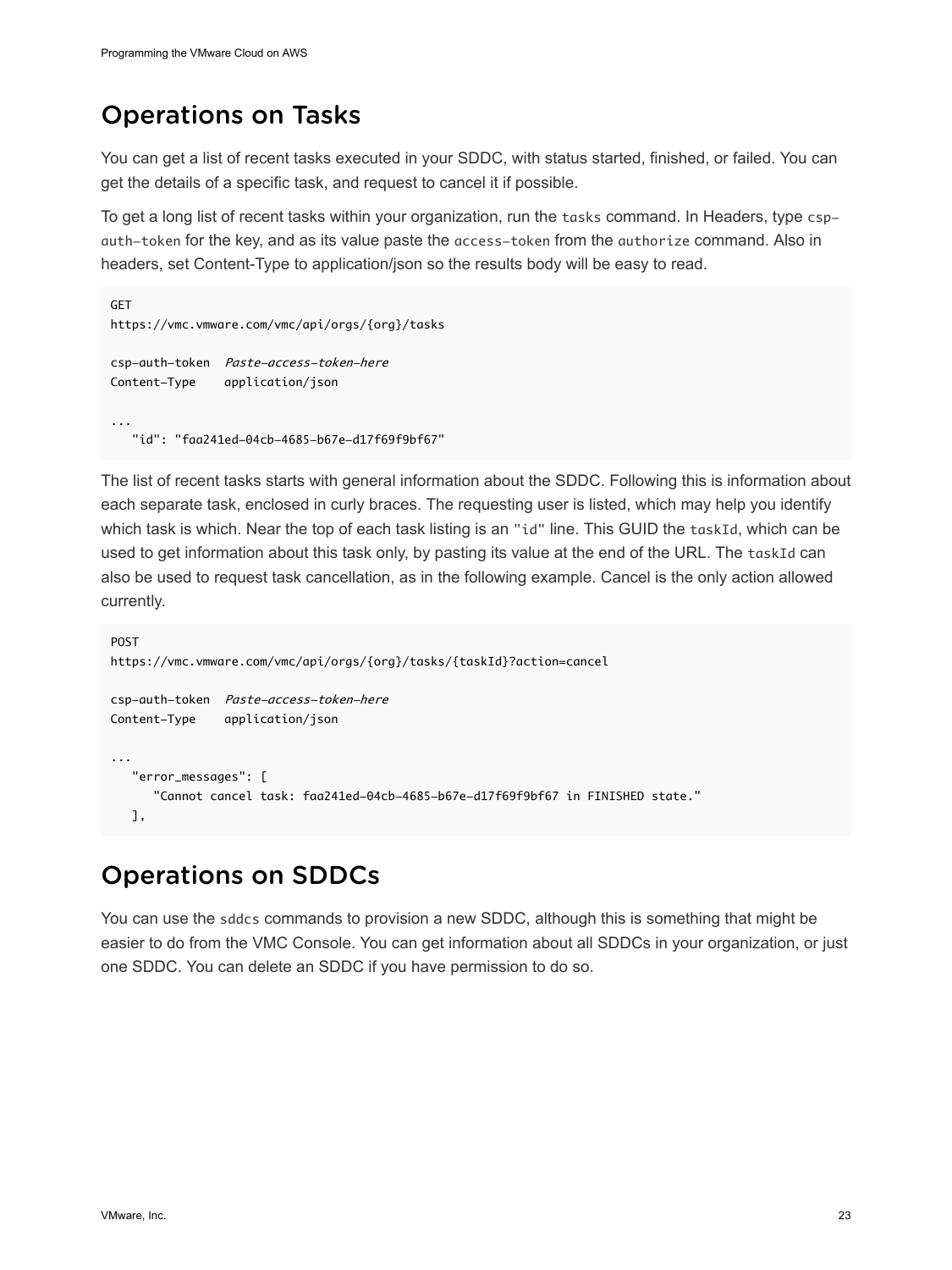The org/sddcs command gets SDDC information for an entire organization, which might involve a lot of data. You can limit the information returned to an SDDC of interest. You can find your SDDC ID to substitute for {sddc} below by looking under the Support tab in VMC Console. In Headers, type csp-authtoken for the key, and as its value paste the access-token from the authorize command. Also in headers, set Content-Type to application/json so the results body will be easy to read.

```
GET
https://vmc.vmware.com/vmc/api/orgs/{org}/sddcs/{sddc}
csp-auth-token Paste-access-token-here
Content-Type application/json
```
In the returned body, the "name" of the SCCS corresponds with its name in the VMC Console. The four or more ESXi hosts that constitute the SDDC are listed as for the esxs command.

To provision a new SDDC, you must provide a certain amount of information in the request body, as in the example below. This is actually not enough information to create the SDDC without error, but it does create one with the message FAILED on the VMC Console.

```
POST
https://vmc.vmware.com/vmc/api/orgs/{org}/sddcs
csp-auth-token Paste-access-token-here
Content-Type application/json
{
  "name": "SDK SDDC",
   "account_link_sddc_config": [
    {
       "customer_subnet_ids": [
        "string"
      ],
       "connected_account_id": "c0c61e9d-23f4-3c0d-9472-ba8c6b182766"
    }
  ],
  "vxlan_subnet": "192.168.1.0/24",
  "vpc_cidr": "string",
  "provider": "ZEROCLOUD",
  "sso_domain": "vmc.local",
  "num_hosts": 4,
  "deployment_type": "SingleAZ",
  "region": "US_WEST_2"
}
```
To delete the SDDC, find the "id" in the returned body, and copy it for use in the delete command.

```
DELETE
https://vmc.vmware.com/vmc/api/orgs/{org}/sddcs/{sddc}
csp-auth-token Paste-access-token-here
Content-Type application/json
```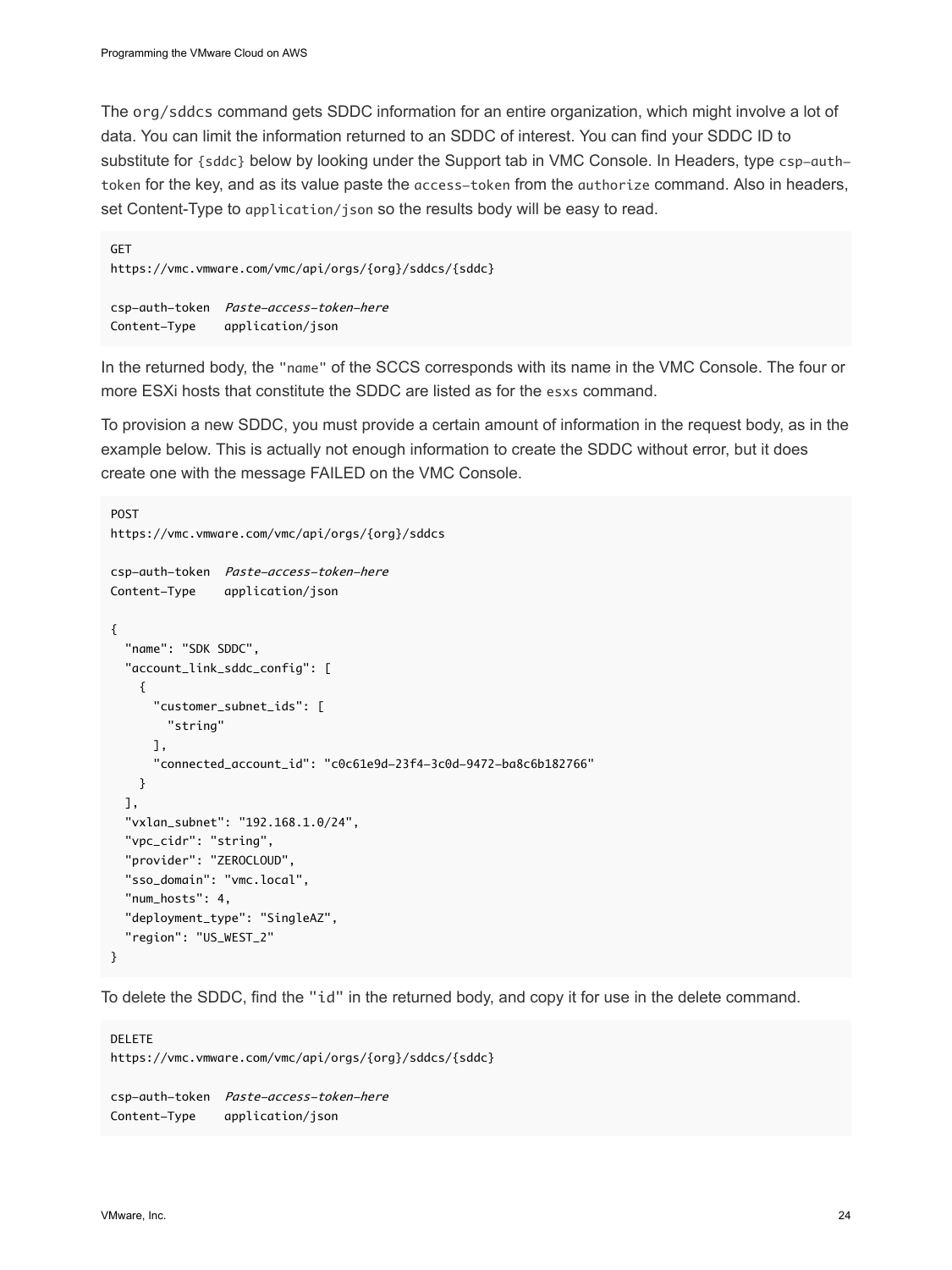<span id="page-24-0"></span>Before you delete an SDDC, make sure that no tasks are running on it, and that it does not contain any data you will need.

### Operations on Public IP Addresses

Using the publicips commands, you can get the public IP addresses available to your SDDC, allocate a public IP address, attach it to a virtual machine, and free the IP address when no longer needed. The publicips commands are based on an AWS mechanism.

To list the public IP addresses available from AWS, run publicips command containing your organization's GUID and the GUID of your SDDC.

```
GFT
https://vmc.vmware.com/vmc/api/orgs/{org}/sddcs/{sddc}/publicips
```
From the listed public IP addresses, allocate one for use by a virtual machine, as in this example.

```
GFT
https://vmc.vmware.com/vmc/api/orgs/{org}/sddcs/{sddc}/publicips/{id}
```
To attach a public IP address to a virtual machine workload, use this unusual PATCH command.

```
PATCH
https://vmc.vmware.com/vmc/api/orgs/{org}/sddcs/{sddc}/publicips/{id}?action=attach
{
  "public_ip": "41.8.9.10",
  "name": "vm-name",
  "allocation_id": "string",
  "dnat_rule_id": "string",
  "associated_private_ip": "10.0.0.10",
  "snat_rule_id": "string"
}
```
To free a public IP from its association with a virtual machine workload and your SDDC, use the DELETE command.

```
DELETE
https://vmc.vmware.com/vmc/api/orgs/{org}/sddcs/{sddc}/publicips/{id}
```
The mgw/publicips commands operate in a similar manner on the management gateway instead of the compute load.

The dns/private and dns/public commands update the DNS record of management VMs to use private IP addresses or public IP addresses, respectively.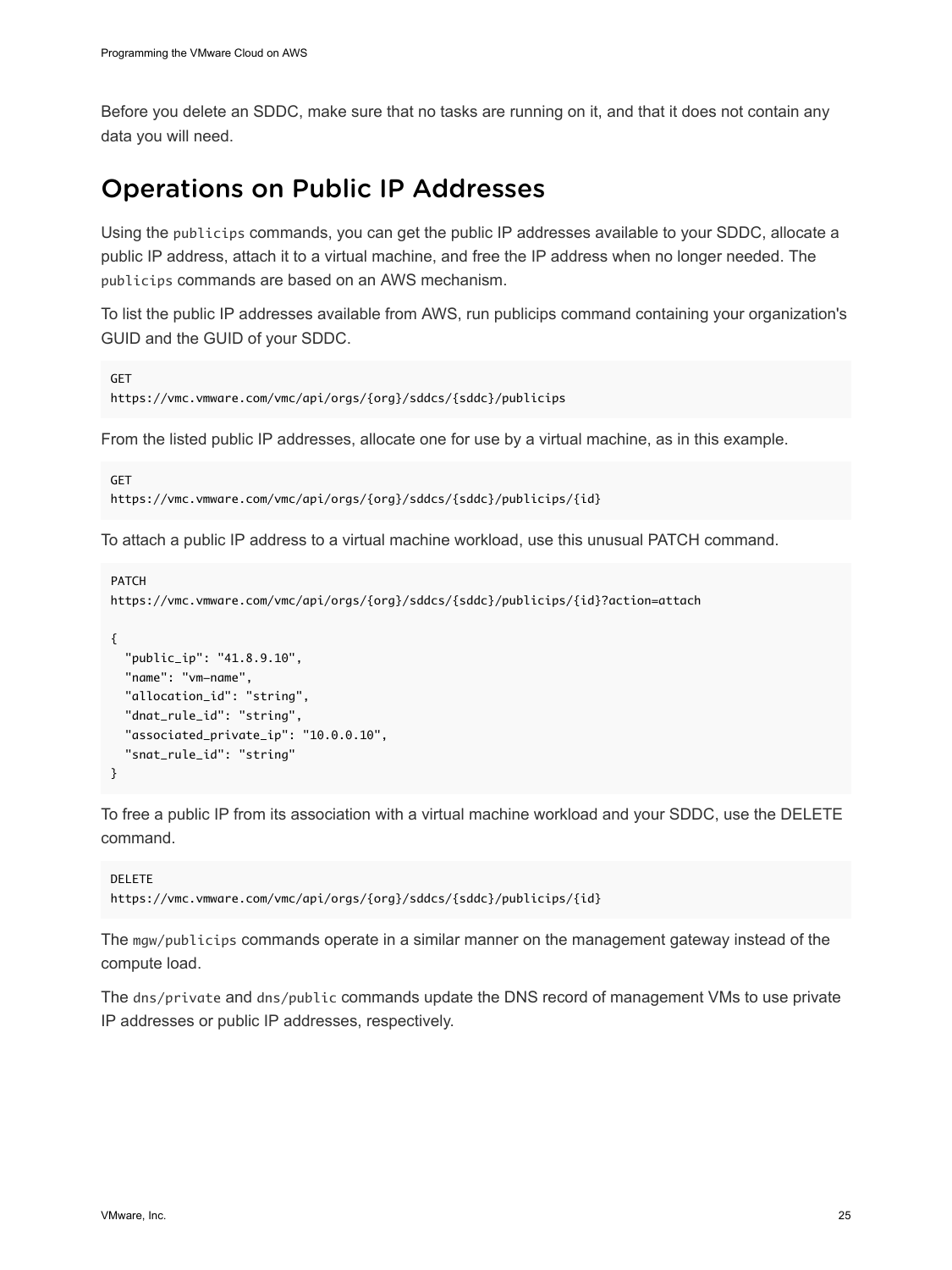# <span id="page-25-0"></span>Preview Mode Networking and Preview Mode Networking and<br>Security

VMware Cloud customers can connect their on-premises data centers to AWS using the direct connect service with VMware Cloud networking APIs.

This chapter includes the following topics:

- **REST for Preview Mode Networking and Security**
- [Learning More About Network and Security APIs](#page-27-0)

# REST for Preview Mode Networking and Security

VMware Cloud on AWS provides public REST commands for setting up a cloud based datacenter, and direct mode REST commands for continuing networking and security operations.

These REST functions offer simplified access to control the management gateway (MGW), compute gateway (CGW), and logical networks. The REST functions pass JSON data back and forth. Sections below show the user of Curl commands.

**Prerequisites** 

- **n** Provisioned VMC SDDC
- For the public endpoint, VMC credentials with access token
- For the direct endpoint, NSX Manager credentials
- REST client such as curl or browser based tool

### Authenticate API Endpoint to VMC

First obtain your refresh-token from the VMC Console. Click the **v** on upper right next to your name and organization. In the drop-down menu, click **My Account > API Tokens**. Copy and save the API Token, a 24 character alphanumeric string with hyphen separators.

### Generate an Access Token

Use the API Token (api-token below) to generate an access token. Here you must connect to console.cloud instead of vmc.vmware.com.

```
curl -X POST -H "Content-Type: application/json" \
https://console.cloud.vmware.com/csp/gateway/am/api/auth/api-tokens/authorize?refresh_token=api-token
```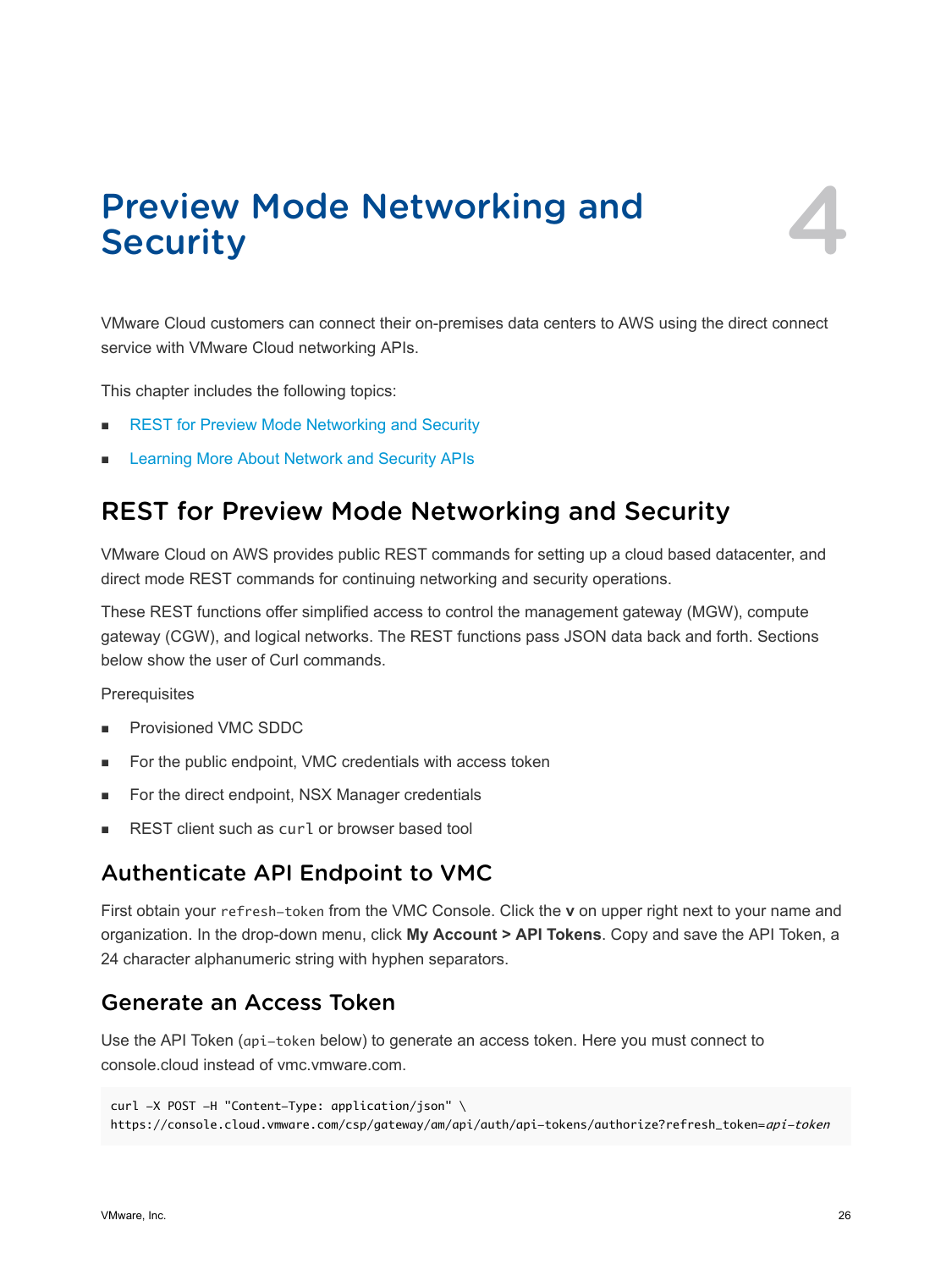This command returns a long string with token, bearer, and expiration at the end. The access token is at the beginning, in double quotes, following access\_token and colon. You will need this access token in subsequent REST commands, so copy and save the access token.

## Get NSX Edges ID

For this REST command, you need your organization ID and the cloud SDDC ID. Both of these are available in the VMC Console, in your SDDC listing under the Support tab. They are also available with REST commands as shown in the previous chapter. To get the management gateway (MGW) and compute gateway (CGW), also called NSX Edges, run this command, where you replace *org* with the organization ID and *sddc* with the SDDC ID. Provide the access\_token above as the csp-auth-token.

```
curl -X GET -H 'csp-auth-token:{access-token}' -H 'Accept: application/json' \
'https://vmc.vmware.com/vmc/api/orgs/org/sddcs/sddc/networks/4.0/edges
```
Here is an example of part of what might be returned by the command above.

```
{
              "objectId":"edge-2",
              "objectTypeName":"Edge",
              "vsmUuid":"421EF988-82A1-E9BF-60A3-ACDDC6018DBA",
              "nodeId":"a7be5498-9262-47c2-9dd6-dbfbbe8200fe",
              "revision":30,
              "type":{
                 "name":"Edge"
              },
              "name":"SDDC-CGW-1-esg",
              ...
}
```
# Configure vCenter Public Access

Create the management gateway (MGW) Firewall rule to enable vCenter access.

## Request Public IP Address

Request additional public IP addresses for your VMC SDDC.

# Configure VPN for Management Gateway

Configure IPsec VPN for secure connectivity to on-premises.

# Validate Private API Endpoint

Authenticate to NSX API and retrieve edges.

The Networking and Security APIs are consistent between public and private endpoints. The differences in Authentication (Basic Auth versus OAuth) and API paths. You can use the same cloudadmin SSO user used to sign into vCenter Server and to authenticate with the NSX Private API endpoint.

Retrieve NSX Manager private IP.